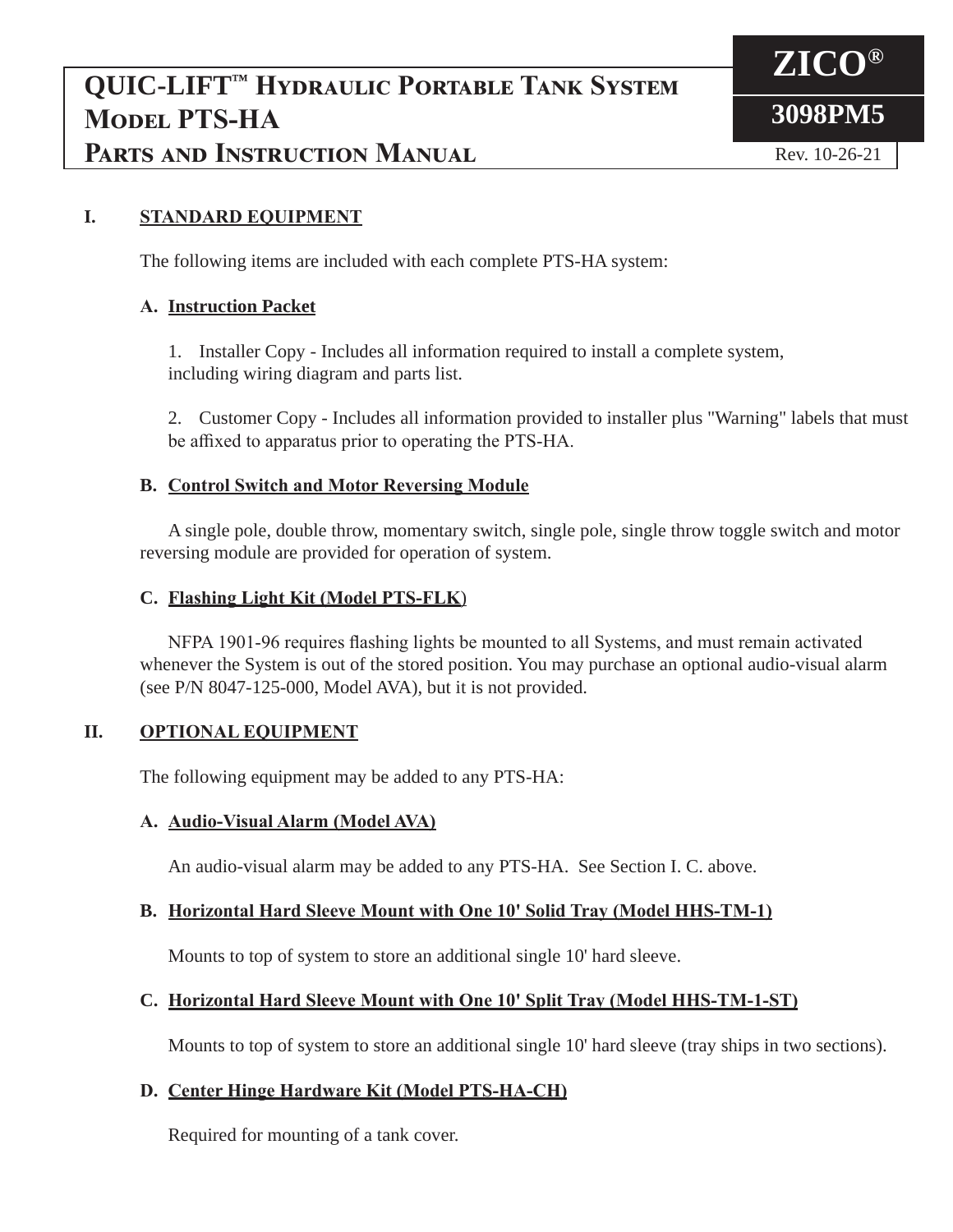#### **E. Elliptical tank Adapter (Model PTS-HA-ETA)**

Required for mounting system to elliptical tanker.

#### **III. GENERAL INSTALLATION INFORMATION**

#### **PLEASE NOTE: The PTS-HA is NOT a direct, bolt-on replacement for the standard PTS.**

When the portable tank is placed into the tank box  $(9 \& 10)$ , there should be approximately 2 inches of space left over top of the tank.

#### **A. Mounting Points for Base Castings**

 Mounting holes have been provided on both the vertical and horizontal mounting surfaces. Although the device may be securely mounted from the horizontal surface only, it is of great advantage to use mounting bolts on the vertical surface as well. If using only the vertical or horizontal hole sets for mounting, one-half inch thick aluminum backing plates should be used (see page 15).

 All bolts should have a reinforcement structure added underneath the mounting surface whenever possible.

#### **B. Electrical Circuit**

 The control switches (supplied) are a single pole, single throw toggle switch and single pole double throw momentary 25 amp switch. They should be placed in such a position that the operator has full view of the PTS-HA and any personnel that might come in contact with it. The control switches and motor reversing module should be mounted in waterproof compartments. The motor reversing module is activated by the momentary switch. Using wiring of equal length between power source and the hydraulic actuators will help keep the actuators running in synchronization (see page 20). We recommend that all electrical connections be soldered.

 Several "Lock Out" circuits may be considered to prevent accidents from occurring. An ideal "Lock Out" system would only permit operation when the ignition switch is on, the transmission is in park, and any obstructing compartment doors are shut. Because of the higher amperage required to operate the PTS-HA, a separate "Lock Out" circuit should be used. The "Lock Out" circuit should be separated from the PTS-HA circuit by a relay. This will prevent damage to the existing wiring system. The PTS-HA circuit should be protected by an 80 amp fuse.

 After all electrical connections are complete and system has been tested, protect connections with a weather proofer like liquid tape.

 The NFPA 1901-96 standard requires flashing lights be provided, facing the front and rear of the apparatus. Lights must flash whenever the System is out of the stored position. An audio-visual alarm may be ordered as an option (see Model AVA, P/N 8047-125-000 in catalog).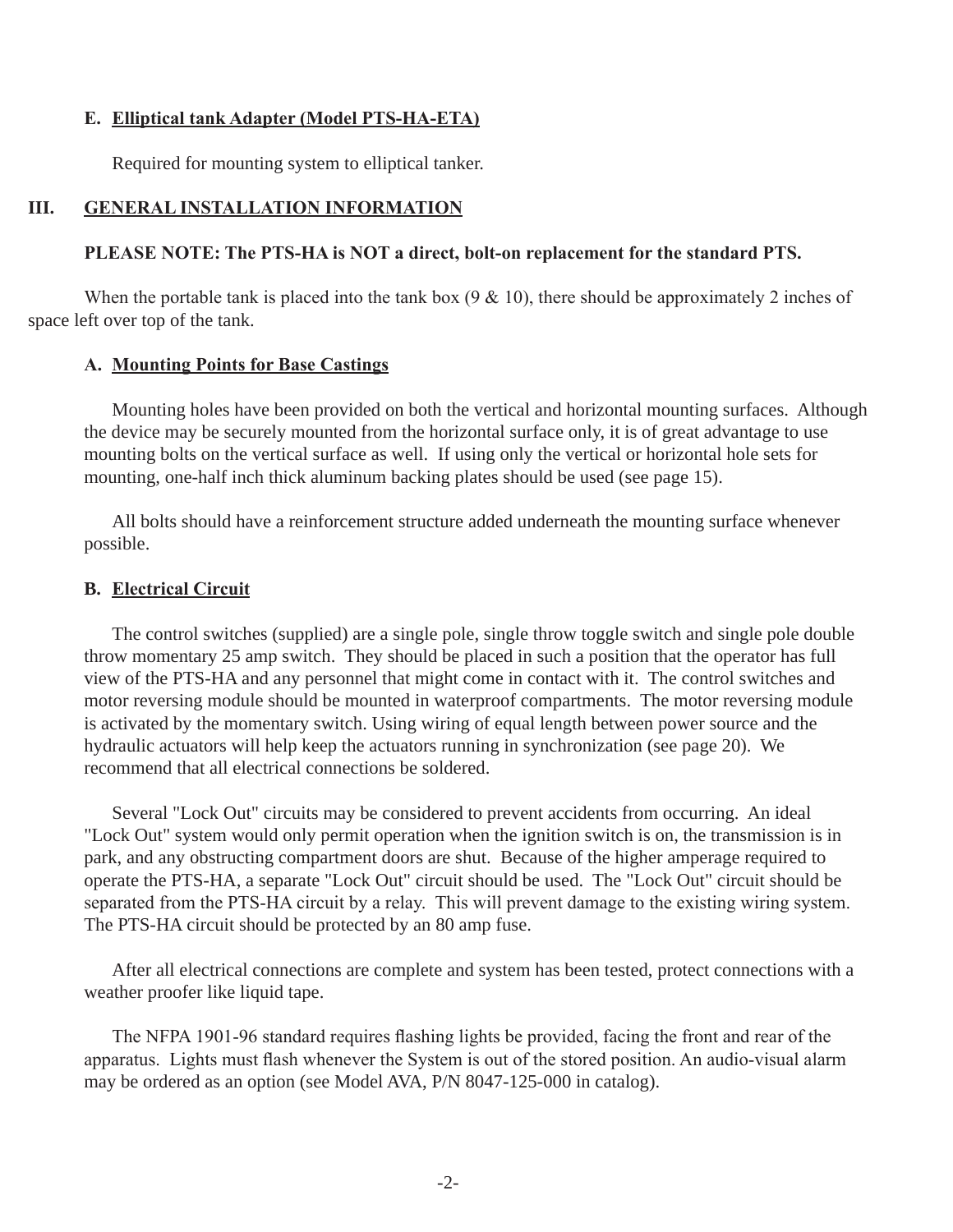#### **C. Synchronization of Actuators**

 It is important to the operation of the PTS-HA that the actuators work in synchronization. The actuators may operate out of synch a considerable amount before binding occurs, however, reducing this occurence will increase the life of the actuators and prevent damage to the existing wiring system.

 **Do not permit personnel to hang, sit or stand on portable tank while stored on the PTS-HA.** If the unit *is* overloaded, it will reach peak pressure and begin to bypass the internal fluid, producing an audible whine.

 Whenever the operator raises or lowers the unit, they should let it run until both units reach their extent, so that the actuators re-synchronize and are ready to run in the opposite direction.

#### **IV. INSTALLING THE HYDRAULIC PORTABLE TANK SYSTEM**

#### **A. Preparation for Mounting (Refer to page 10 for item numbers in parentheses)**

 Plan and lay out the entire installation before making any cuts or drilling any holes in the body of the fire apparatus. This will keep "out of service" time to a minimum and also help to minimize mistakes. See Section IV. C. (Electrical System) before any holes are drilled into the apparatus. Check both halves of unit to verify they have the same Serial Number on their tags.

 The PTS-HA was designed for use on a shelf with a minimum depth of 8-1/2". The total depth of the PTS-HA is 9-3/4". To determine the total length required to mount the PTS-HA, measure the length of the collapsed portable tank and add 21". We are allowing 10-1/2" for each device on the end of the tank which includes 1" at each end or a total of 2" of "play" for the tank to move within the boxes (9  $& 10$ ). This 2" must be provided or the tank may bind during raising or lowering (see page 12).

#### **B. Mounting the System**

 Double check your measurements making sure to add 21" to the collapsed length of the portable tank. Mark this total length on your mounting surface (as a reference) and then set the two devices in place on the shelf. Mark absolute locations on shelf using measurement guides on pages 15 & 16. Note the minimum clearance required for the hinge to pivot (detail drawing in top right corner, page 16). Mark the outside edges of each device on the mounting surface.

The tank boxes  $(9 \& 10)$  are shipped separate from the devices. The neoprene pads  $(14)$  and 14-20 x 1" flat head screws (20) are also shipped loose.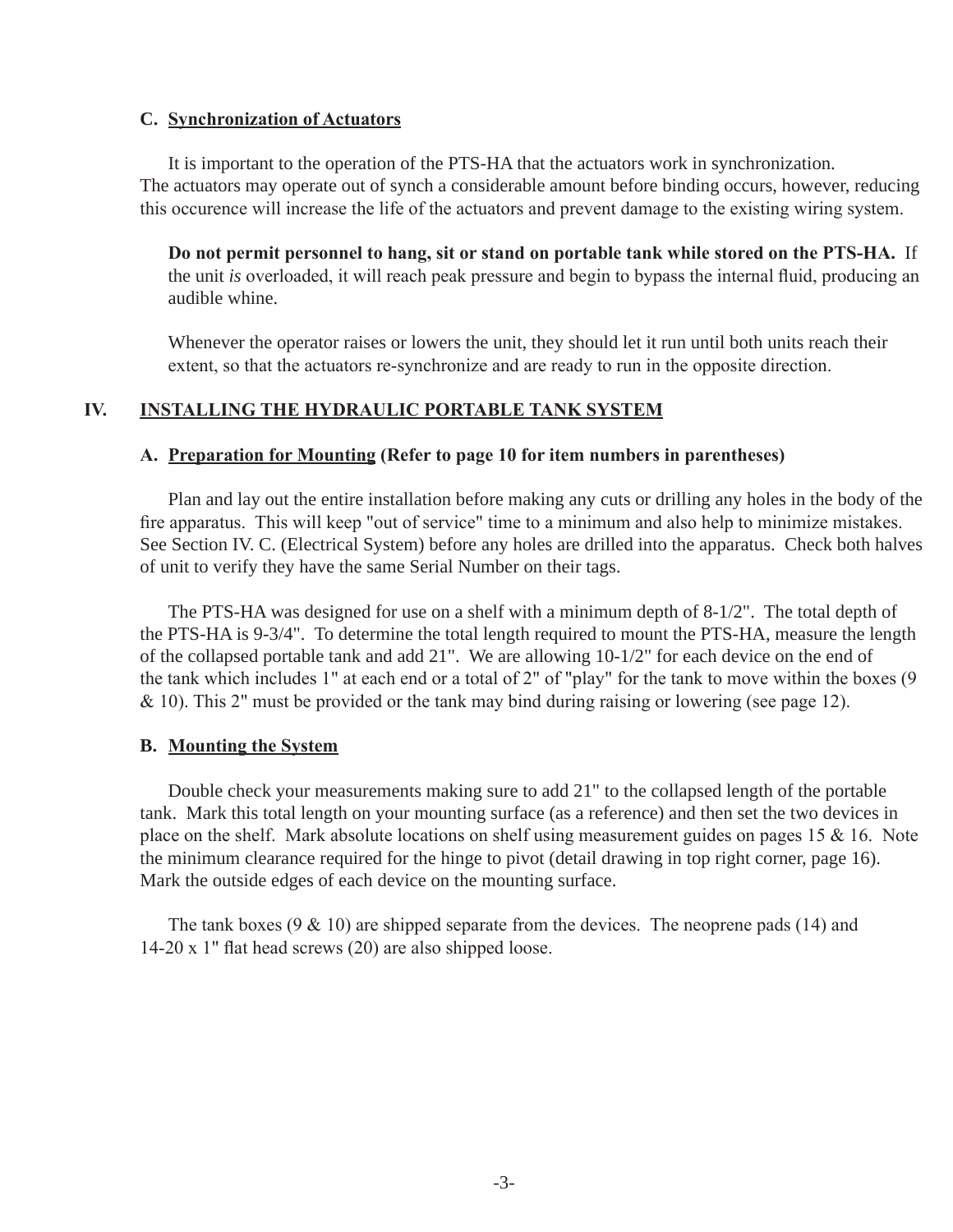#### **B. Mounting the System (continued)**

 Check for any obstructions behind or below the selected mounting locations. Also be sure you can run your wiring unobstructed through the back of the base castings. The outboard ends of the devices cannot be obstructed as access is necessary for mounting, emergency operation, and adjustment of the actuators.

 You are now ready to mount the devices as follows (refer to page 10 for item numbers in parenthesis):

1. The flat surface, between the three ears on the base castings (1 or 2) should be flush and parallel with the edge of the mounting surface. Both devices should be parallel and in-line to within  $1/16$ " of each other.

2. Pull cotterless pin (35) and lower the shelf casting (4 or 5).

3. Mark eight base holes and two lower back holes. Remove devices.

 4. Drill ten holes for 3/8" mounting bolts (not supplied). Replace devices, insert bolts and snug up on nuts.

5. Pull cotterless pin (34) and remove the shelf arm casting (3).

6. Lay hydraulic actuator (13) forward and also lay Back Arm Casting (6) forward.

 7. Mark two top holes in base casting (if used). Also mark hole location for electrical wiring through bottom rear of base casting.

8. Remove device and drill holes for the two top holes in base casting and for the wiring.

9. Re-position devices on shelf and mount in place with 3/8" bolts and nuts.

 10. Wiring should be run through lower hole in base casting at this time. We suggest the wire be run in a protective sheath to prevent chaffing. The wire should be run under the actuator adjuster casting (7) and up to the wire harness.

 11. Flip the back arm casting (6) and hydraulic actuator (13) back. Connect wires to actuator and check clearance through full swing of actuator. Replace shelf arm casting (3) and pin the three units together using cotterless pin (34). Flip up the shelf casting (4 or 5) and place cotterless pin (35) through the shelf casting and shelf arm casting (3).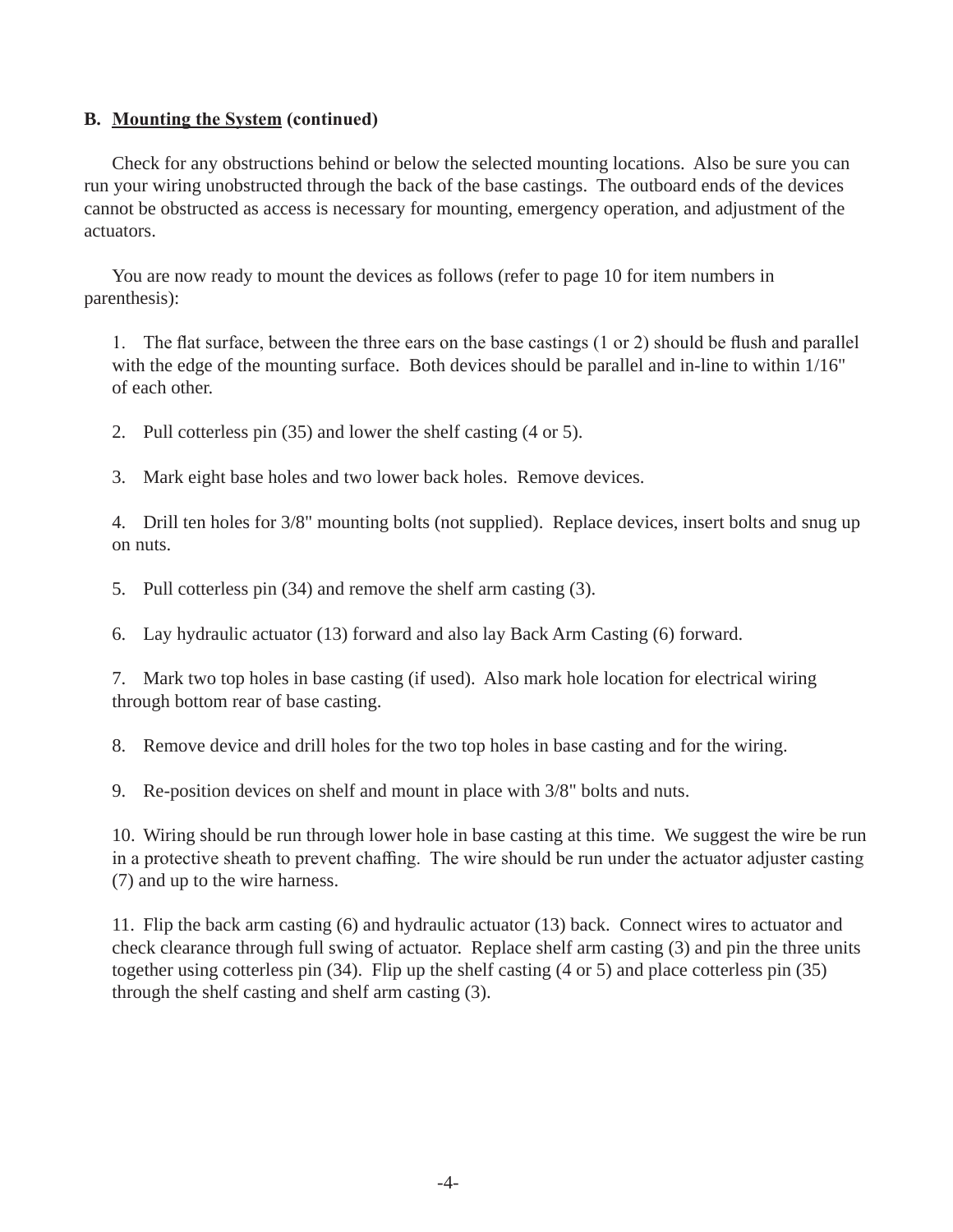### **B. Mounting the System (continued)**

12. Attach the flashing light kit (Model PTS-FLK) at this time (see pages 13  $\&$  14), following the "Wiring System" directions on page 20.

13. Connect the electrical system at this time (see Section IV. C.) so the system may be tested.

 14. With the electric connected, run the devices up and down through a couple of cycles. The units should run in synchronization. The units may appear to be a little loose at this time.

15. Lower the devices so the neoprene pads (14) may be attached using  $1/4-20 \times 1$ " flat head screws (20). Tighten the screws so they depress approximately 1/16" into the neoprene.

16. Run the units to the up position until they both reach their extent. The units should now be tight.

17. Lower the units 15 to 20 degrees and attach tank boxes  $(9 \& 10)$  to the shelf casting (3). Use 5/16-18 x 5/8" button head socket screws (42) through front of casting and 5/16-18 x 7/8" button head socket screws (30) through base of casting.

18. The PTS-HA is now operational and you are ready to mount the portable tank.

#### **C. Electrical System**

 A "WARNING" label (48) is provided with each PTS-HA. The pressure sensitive label must be mounted by the electrical control switch (43). All apparatus operators must be instructed to keep area in front of the PTS-HA clear of personnel when the PTS-HA is being raised or lowered.

 An additional "WARNING" label (49) is also provided. This pressure sensitive label must also be mounted by the electrical control switch. This label is a reminder to the operator to check for any deviation from standard operation that may signal a problem in the System.

# **V. TROUBLESHOOTING**

 All units are tested after final assembly to ensure proper operation and adjustment. You should not have to make any adjustments when mounting the devices.

 The following procedures are offered in the event of problems in the field. We strongly urge you to contact Ziamatic if any problems are encountered before attempting to correct them yourself.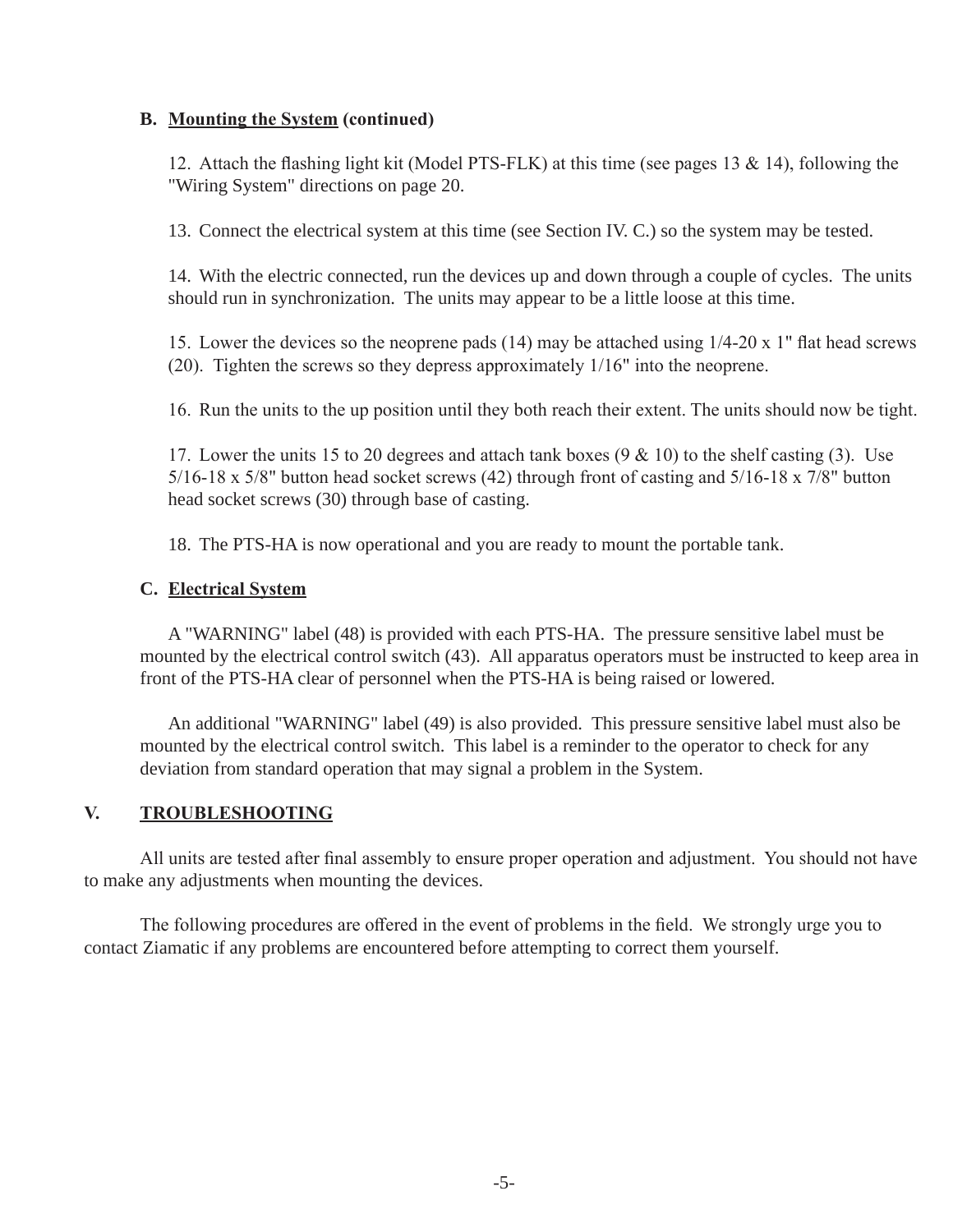#### **A. Actuator Adjuster**

 The actuator adjuster (7) is factory set and should not be touched unless you are replacing a failed actuator. The following sequence should be used for adjusting the actuator (see drawing on page 11):

1. Loosen  $3/8-16 \times 1-3/4$ " hex head clamp bolt (24).

2. Back out  $1/2-13 \times 1$ " socket set screw (23) until actuator adjuster casting (7) drops as low as it will go.

3. Tighten socket set screw (23) until actuator adjuster casting (7) begins to raise.

4. Tighten clamp bolt (24).

 5. Bring device to full up or raised position. Actuator is properly adjusted when the bottom of the shelf casting (4 or 5) is resting firmly on the neoprene pad (14). NOTE: Four flat head screws in neoprene pad should be 1/16" below the surface of the neoprene pad.

 6. If there is play between the shelf casting and pad, continue raising the actuator adjuster casting with set screw (23). Use  $1/2$  turn of screw at a time.

7. Always re-tighten clamp bolt (24) before checking adjustment.

#### **B. One Actuator Running Two Seconds or More Slower Than the Other**

When one actuator is running more than two seconds behind the other, it is normally due to some type of resistance in the wiring system. Check all wire connections to make sure they are secure. Make sure to bring both actuators to their extent at the end of each up and down cycle. If they are still greatly out of synch after checking the security of the wires and bringing the units to their extent at the end of each cycle, you may switch the actuators to confirm that the problem is in the wiring system itself. With the portable tank removed, and the devices in the lowered position, pull cotterless pins  $(34 \& 35)$  and remove shelf arm casting (3). Remove 1/2" x 2-1/4" shoulder bolt (37) and 3/8-16 nut (38) to remove hydraulic actuator (13). Switch the two actuators and reassemble. If the rear actuator was running slower before switching, and is still running slower after, then there is a problem in the wiring.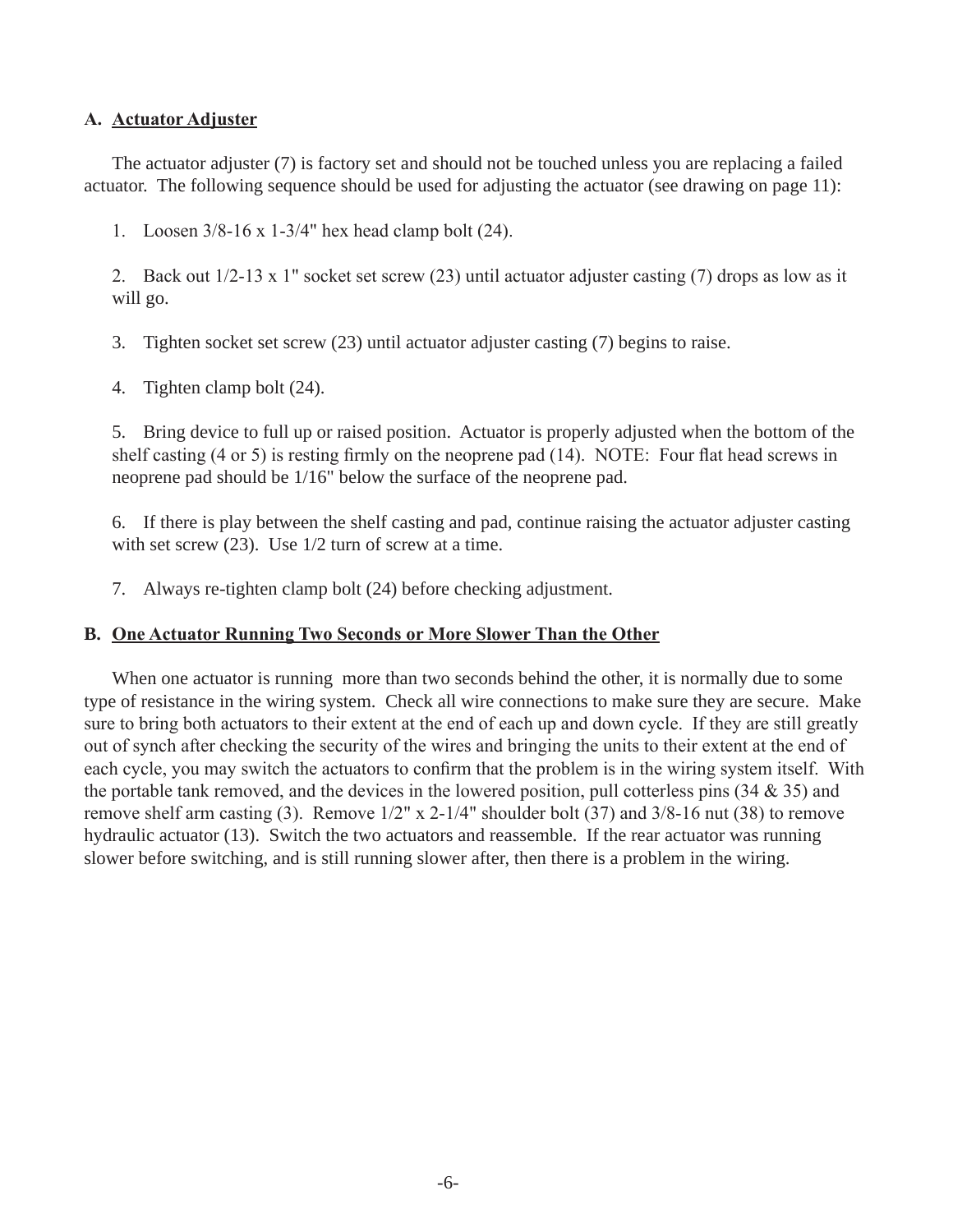# **VI. INSTALLING PORTABLE TANK COVER AND HARD SLEEVES**

### **A. Preparation for Mounting**

 Follow installation instructions for the Portable Tank System (Section IV. A. & B.). If using the optional center hinge kit, particular attention must be paid to ensure that the center hinge (page 15) is in alignment with the left and right casting sets.

Parts (page 17) and cover dimensions (page 18) are provided.

# **B. Mounting**

 Use the 1/2" hinge pin (102) for alignment. Shims may be required to correct adjustment problems. If using center hinge, all three pins should be aligned to within 1/16".

 After the three hinges are aligned and the tank cover (page 18) has been fabricated, you are ready to proceed with mounting.

# **NOTE: Measure the tank box (see page 19) to determine the "A & B" dimensions. This will determine the size of your tank cover. The length of the cover will also vary depending on the mounting distance between the casting sets.**

 You are now ready to mount the tank cover and hardware as follows (refer to page 17 for item numbers in parenthesis):

1. Center the center hinge (100) between the left and right castings along the side of the truck.

2. Place top of cover (115) onto the top of the tank boxes  $(9 \& 10)$ . You may have to place temporary shims between tank cover and tank box to raise the cover. The bottom edge of the tank cover should be just above the hinge (page 16 top right drawing).

 3. Clamp the tank cover to the tank boxes.

 4. Raise the center hinge and mark the four holes for the hinge. Use 9/32 drill to drill out the four holes.

 5. Place the center backplate (103) in place and attach with 1/4-20 screws (111). Holes are tapped in the backplates.

6. Drill holes for 5/16-18 screws (110) in the backplates and attach with nuts (113).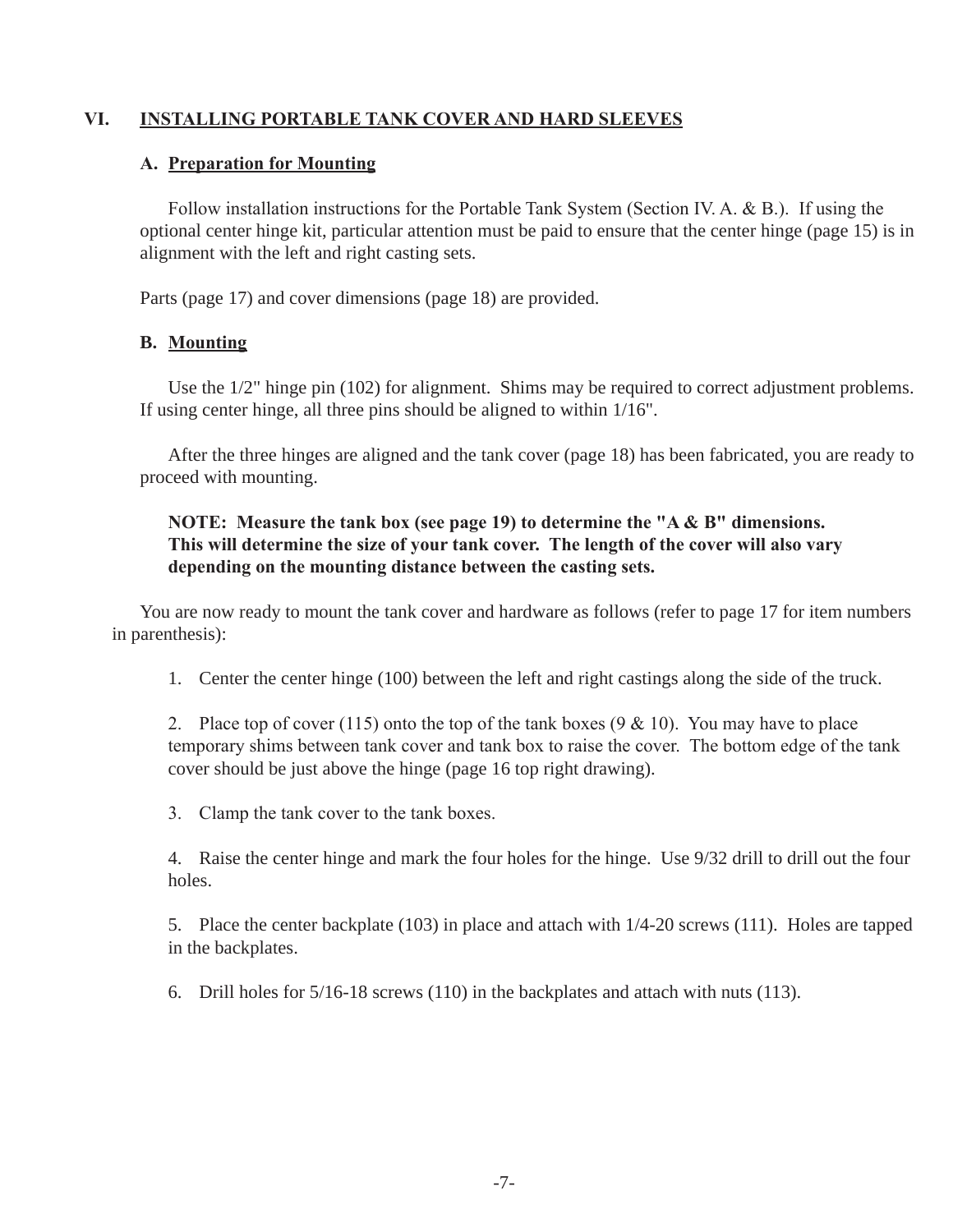### **VII. MAINTENANCE**

#### **A. Periodic**

Any time the tank boxes (9 & 10) appear to be "loose", refer to Actuator Adjuster (Section V. A.).

#### **B. Semi-Annually or at Scheduled Apparatus Lube Service**

 1. Actuator Adjuster (7) (page 10) - Check for loose bolts; refer to adjustment directions (Section V. A., page 6).

 2. Lubrication - We suggest that all pivoting surfaces be sprayed in the joints and pivot points with CRC brand Stor&Lube long-term lubricant and rust preventative #03032. Excess lubrication should be wiped off.

 3. Hydraulic Actuator - We suggest the exposed shaft be cleaned and sprayed with WD-40 or a similar light, moisture-repelling silicon-type lubricant.

#### **C. Pressure Washing**

 **WARNING: Do not operate pressure washer on or anywhere around the hydraulic actuators.** Excessive pressure may allow soap and water to blow past the seal, damaging the actuator.

#### **VIII. SERVICE**

 If you experience any problems with your Hydraulic Portable Tank System, please call us at 1-800-711-FIRE (3473) for assistance. Please have the serial number of your System available.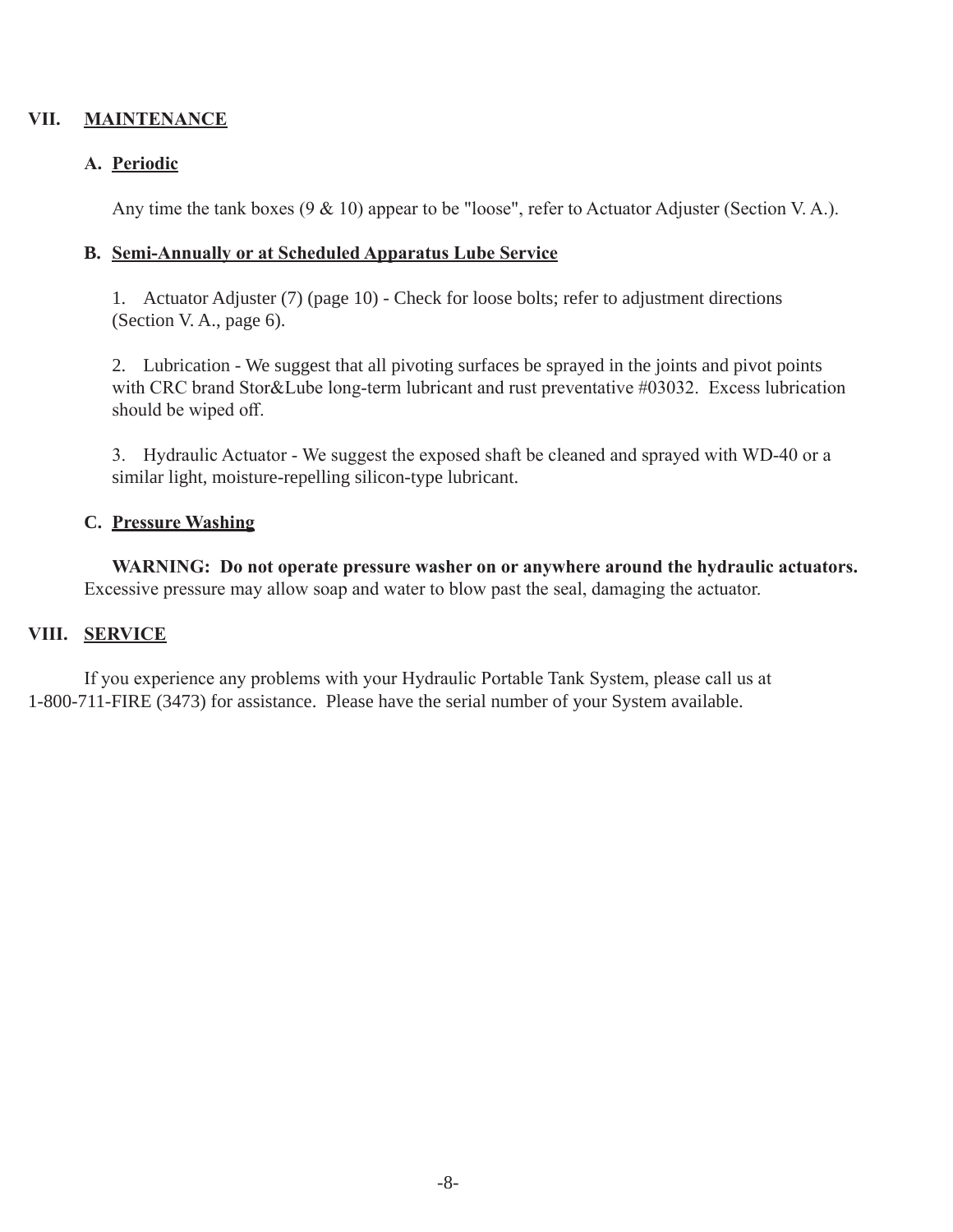#### **IX. DRAWINGS AND DIAGRAMS**

#### **• Model PTS-HA Hydraulic Portable Tank System**

- 1. Parts List (page 10)
- 2. Assembly Drawing (pages 11 & 12)
- 3. Side View of System (page 11)
- 4. Flashing Light Kit (pages 13 & 14)
- 5. Alignment of Casting Sets (page 15)
- 6. Elliptical Tank Adapter (page 15)
- 7. Dimension Drawing (page 16)
- 8. Tank Cover (pages 17 & 18)
- 9. Tank Boxes (page 19)
- 10. Wiring Diagram (page 20)
- 11. Stack Height and Max. Weight Limits (page 21)
- 12. Left Side Assembly Photos (page 22)
- 13. Right Side Assembly Photos (page 23)
- 14. Light Kit Components Photo (page 24)
- 15. Center Hinge Photo (page 24)
- 16. Tank Box Component Photos (page 25)

#### **X. WARRANTY**

 A copy of the warranty registration **MUST** be returned to ZICO to ensure registration of your System (page 27). You may mail the copy or fax it to (215) 493-1401.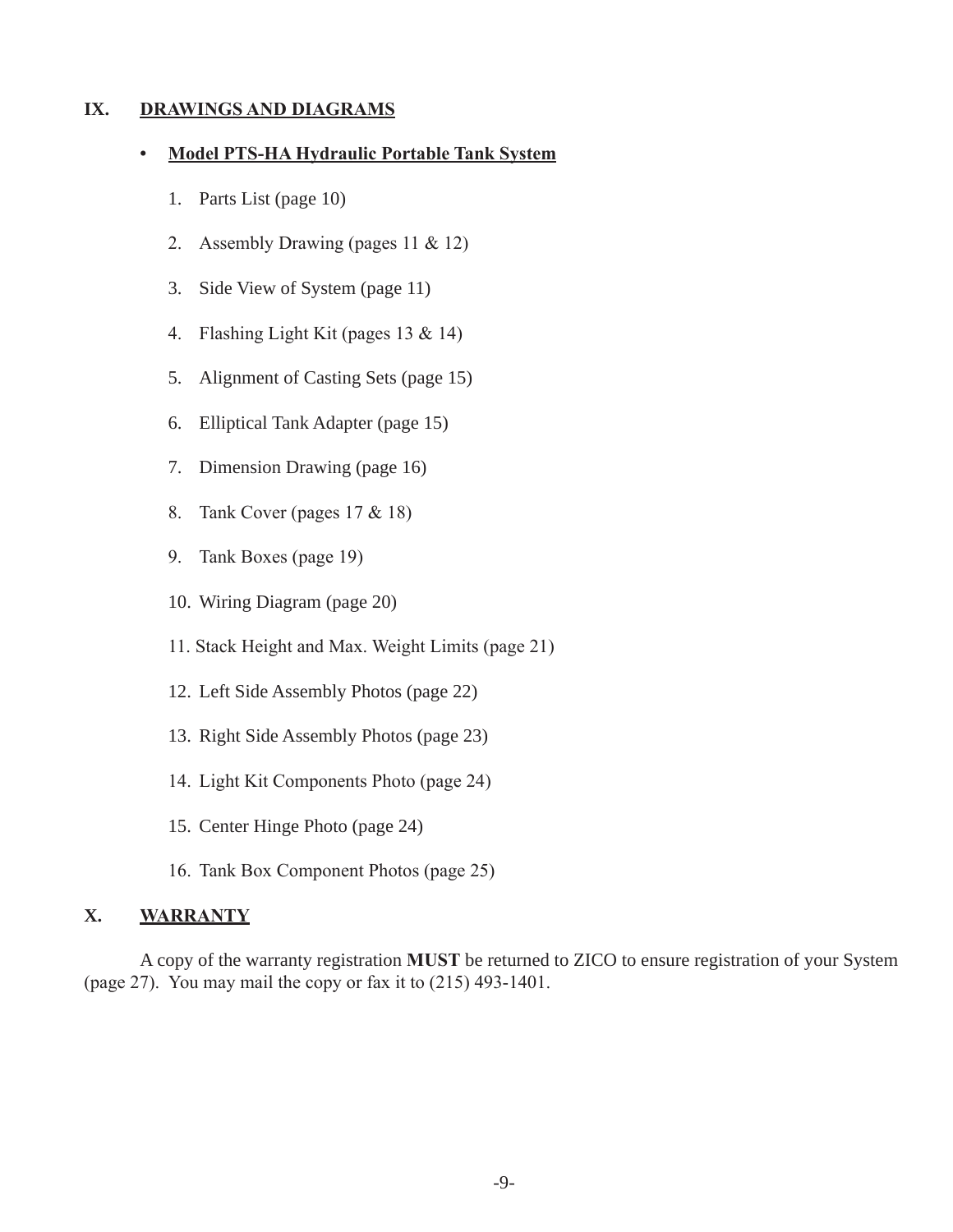# **CHART 1. PARTS LIST**

| <b>ITEM</b>    | PART NO.     | <b>DESCRIPTION</b>                             | QTY.                             |                        |
|----------------|--------------|------------------------------------------------|----------------------------------|------------------------|
| $\mathbf{1}$   | 3098-400-101 | <b>Base Right Casting</b>                      |                                  |                        |
| $\sqrt{2}$     | 3098-400-102 | <b>Base Left Casting</b>                       | 1                                |                        |
| 3              | 3098-400-106 | <b>Shelf Arm Casting</b>                       | $\overline{2}$                   |                        |
| $\overline{4}$ | 3098-105-103 | <b>Shelf Right Casting</b>                     | 1                                |                        |
| $\mathfrak s$  | 3098-105-104 | <b>Shelf Left Casting</b>                      | 1                                |                        |
| 6              | 3098-400-105 | <b>Back Arm Casting</b>                        | $\mathbf{2}$                     |                        |
| $\tau$         | 3098-400-107 | <b>Actuator Adjuster Casting</b>               | $\overline{2}$                   |                        |
| $8\,$          | 3098-105-108 | Tank Stop .187 Thick Steel                     | $\mathbf{2}$                     |                        |
| 9              | 3098-110-000 | Tank Box Right .187 Thick Aluminum             | 1                                |                        |
| 10             | 3098-112-000 | Tank Box Left .187 Thick Aluminum              | 1                                |                        |
| 11             | 3098-105-111 | Shelf Arm Cover .062 Thick Aluminum            | $\mathfrak{2}$                   |                        |
| 12             | 3098-105-112 | Base Cover .062 Thick Aluminum                 | $\overline{2}$                   |                        |
| 13             | 3098-400-113 | Actuator                                       | $\overline{2}$                   |                        |
| 14             | 3098-105-114 | Neoprene Pad                                   | $\mathbf{2}$                     |                        |
| 15             | 3098-105-115 | Shaft 1/2" Dia. x 16-7/8"                      | $\overline{2}$                   |                        |
| 16             | 3098-105-116 | Pin $1/2$ " Dia. x 4-1/2" (not shown)          | $\overline{2}$                   |                        |
| 17             | 3098-105-117 | Box Liner Top 7-5/8" x 7-7/8" x 3/16"          | $\mathbf{2}$                     |                        |
| 18             | 3098-105-118 | Box Liner Bottom 7-5/8" x 7-7/8 x 3/16"        | $\overline{2}$                   |                        |
| 19             | 9140-101220  | Spring Pin 1/8" Dia. x 1/4" (not shown)        | $\overline{2}$                   |                        |
| 20             | 9010-152516  | Flat Head Screw 1/4-20 x 1"                    | 8                                |                        |
| 21             | 9114-105000  | Washer 1/2" I.D. x 1/16" Thick                 | 4                                |                        |
| 22             | 9140-101214  | Spring Pin 1/8" Dia. x 7/8"                    | $\overline{4}$                   |                        |
| 23             | 9110-395016  | Socket Set Screw Flat Point 1/2-13" x 1"       | $\mathbf{2}$                     |                        |
| 24             | 9115-103728  | Hex Head Bolt 3/8-16 x 1-3/4"                  | $\overline{2}$                   |                        |
| 25             | 9110-103116  | Hex Head Bolt 5/16-18 x 1"                     | 4                                |                        |
| 26             | 9114-203100  | Lock Washer 5/16" I.D.                         | 4                                |                        |
| 27             | 9112-103100  | Hex Head Nut 5/16-18                           | 4                                |                        |
| 28             | 9110-222008  | Pan Head Screw Phillips 10-32 x 1/2"           | 8                                |                        |
| 29             | 9014-201900  | Split Washer #10 SST                           | 8                                |                        |
| 30             | 9110-353114  | Button Head Socket Screw 5/16-18 x 7/8"        | $8\,$                            |                        |
| 31             | 4005-000-105 | Reflective Tape                                | $\overline{2}$                   |                        |
| 32             | 9110-222510  | Pan Head Screw 1/4-20 x 5/8"                   | $\overline{4}$                   |                        |
| 33             | 9113-172500  | Hex Head Lock Nut 1/4-20 Nylon                 | $8\,$                            |                        |
| 34             | 9050-135090  | Cotterless Pin 5.6 Lg.                         | $\overline{2}$                   |                        |
| 35             | 9050-1050128 | Cotterless Pin 8 Lg.                           | $\overline{2}$                   |                        |
| 36             | 9010-625028  | Hex Head Shoulder Bolt 1/2" Dia. x 1-3/4"      | $\overline{4}$                   |                        |
| 37             | 9010-315040  | Shoulder Bolt 1/2" Dia. x 2-1/2"               | $\mathfrak{2}$                   |                        |
| 38             | 9113-173700  | Hex Head Lock Nut 3/8-16 Nylon                 | 6                                |                        |
| 39             | 9114-103700  | Spacer, Shoulder Screw                         | 4                                |                        |
| 40             | 9110-162512  | Flat Head Screw $1/4-20 \times 3/4$ "          | $8\,$                            |                        |
| 41             | 9114-202500  | Lock Washer 1/4" I.D.                          | 4                                |                        |
| 42             | 9110-353110  | Button Head Socket Screw 5/16-18 x 5/8"        | $8\,$                            |                        |
| 43             | 3097-500-156 | Switch (not shown)                             | 1                                |                        |
| 44             | 3097-105-145 | Boot, Toggle Switch (not shown)                | $\mathbf{2}$                     |                        |
| 45             | 3098-400-109 | Spacer 1" O.D., .505" I.D., .203" thick        | 4                                |                        |
| 48             | 3098-105-148 | Label - Warning Keep Clear (not shown)         | 1                                |                        |
| 49             | 3098-105-149 | Label - Warning Vibration (not shown)          | 1                                |                        |
| 50             | 3098-160-000 | Flashing Light Kit (see page 22)               | 1                                |                        |
| 51             | 9114-115000  | Flat Washer 1/2" I.D. (not shown)              | 12                               | NOTE: ITEMS 9 &        |
| 53             | 3098-400-115 | Forward/Reverse Relay Mod. (not shown)         | 1                                | <b>10 ARE THE ONLY</b> |
| 54             | 3098-400-117 | Forward/Reverse Relay Mod. Cover (ns)          | 1                                | <b>PARTS THAT</b>      |
| 55             | 9014-353700  | Spherical Washer Set                           | 1                                | <b>VARY BETWEEN</b>    |
| 56             | 9114-113700  | Flat Washer 3/8"                               | $\overline{c}$                   | <b>SYSTEMS</b>         |
| 57             | 3097-500-157 | Switch, On/Off                                 | 1                                |                        |
| 58             | 3098-110-113 | Adjustable Tank Stop<br>3/16 x 1-3/4" Roll Pin | $\overline{c}$<br>$\overline{4}$ |                        |
| 59             | 9140-111828  |                                                |                                  |                        |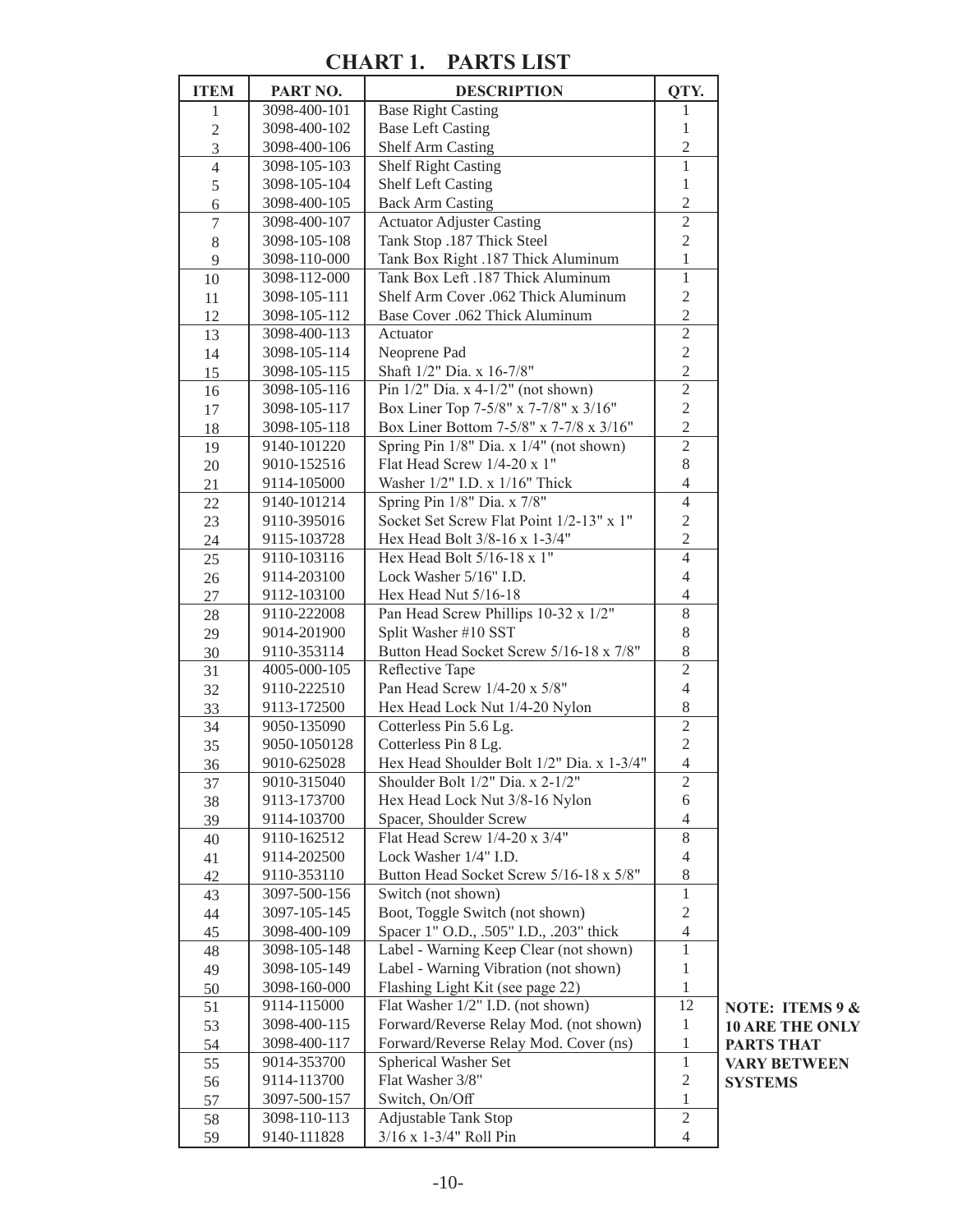

**FIGURE 1. TRUCK END VIEW COMPONENT PARTS**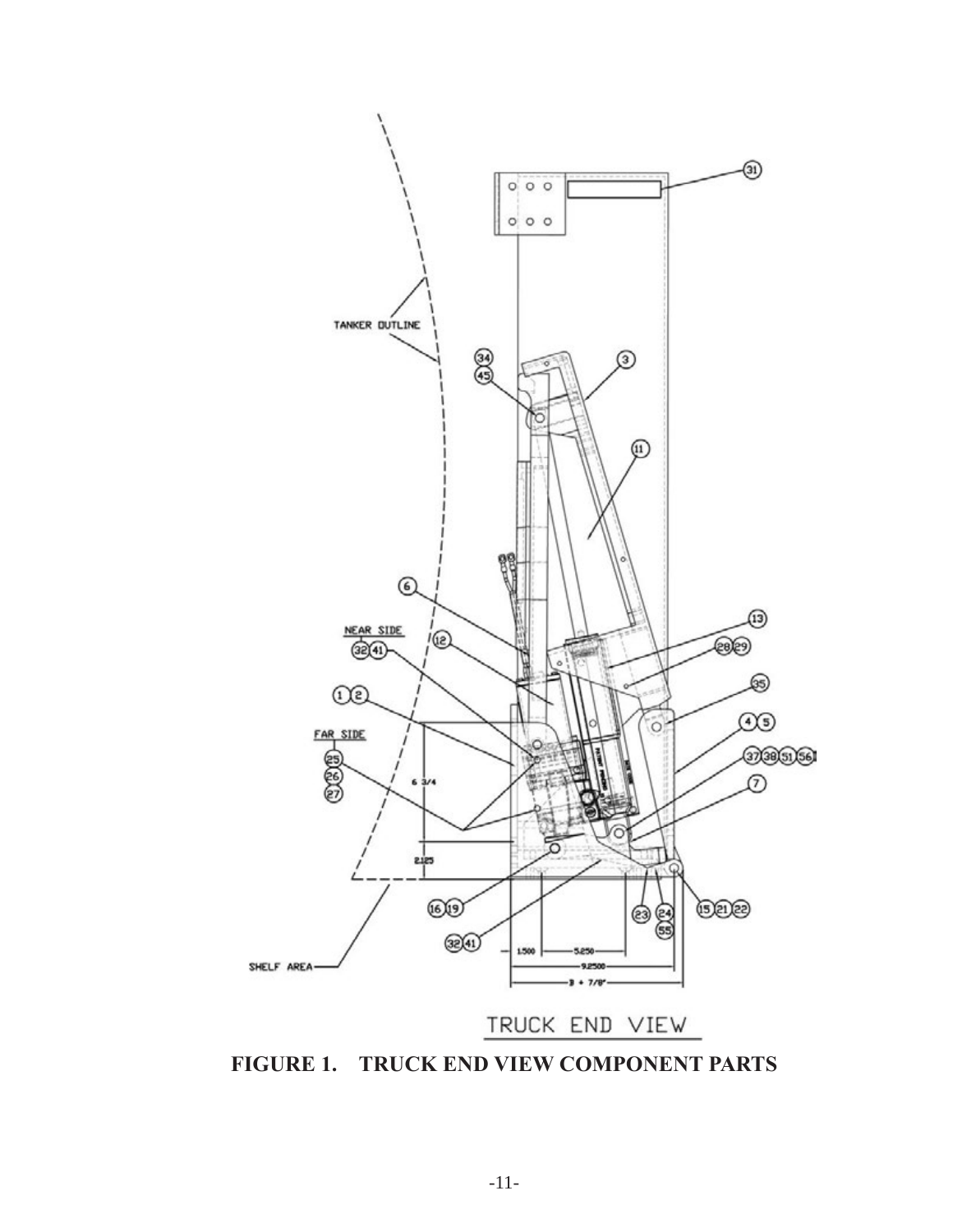

TRUCK SIDE VIEW

**FIGURE 2. TRUCK SIDE VIEW**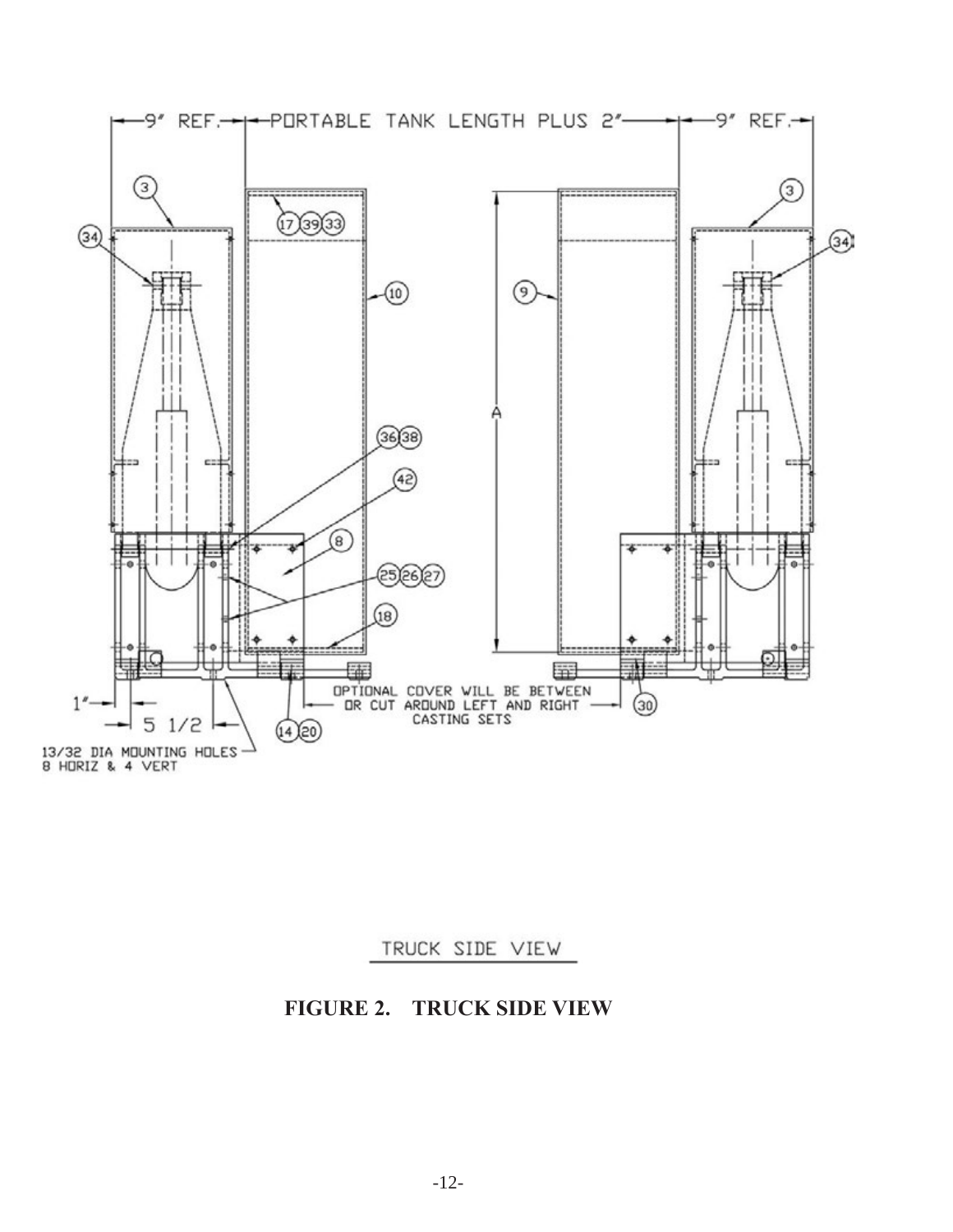

| <b>ITEM</b><br>NO. | <b>PART</b><br><b>NUMBER</b> | <b>DESCRIPTION</b>                            | QTY.           |
|--------------------|------------------------------|-----------------------------------------------|----------------|
| 75                 | 3097-270-101                 | Clearance Light                               | $\mathcal{L}$  |
| 76                 | 3097-270-205                 | Switch, Limit                                 | 1              |
| 77                 |                              | Harness, Limit Switch (provided/item 76)      | 1              |
| 78                 | 3098-105-164                 | Bracket, Limit Switch                         | 1              |
| 79                 | 3097-270-109                 | Flasher (see page 14 - not shown)             | 1              |
| 80                 | 9010-221108                  | Screw, 4-40 x 1/2 Pan Hd Phillips SMS         | 8              |
| 81                 | 9012-171100                  | Nylok Hex Nut 4-40, ZPS                       | 8              |
| 82                 | 3097-270-111                 | Cable Tie                                     | 4              |
| 83                 | 3097-270-113                 | In Line Splice (see page 14 - not shown)      | 7              |
| 84                 | 9010-221908                  | 10-32 x $1/2$ Pan Hd. Phil. M/S               | 2              |
| 85                 | 9113-171900                  | 10-32 Nylok Hex Hd. Nut                       | 2              |
| 86                 | 3097-270-115                 | Snap Plug Connector (see page 14 - not shown) | $\overline{4}$ |
| 87                 | 3097-270-119                 | 16 ga. Lead Wire - Black                      | 4 Ft           |
| 88                 | 3097-270-120                 | 16 Ga. Lead Wire - White                      | 4 Ft           |
| 89                 | 3075-175-105                 | Delrin Tool Clip (not shown)                  | 1              |
| 90                 | 3097-270-122                 | Butt Connector (use/items 87 & 88)            | $\mathfrak{D}$ |
| 91                 | 3097-270-121                 | Female Spade Connector (use w/# 79)           | $\mathfrak{D}$ |

# **FIGURE 3. FLASHING LIGHT KIT MODEL PTS-FLK**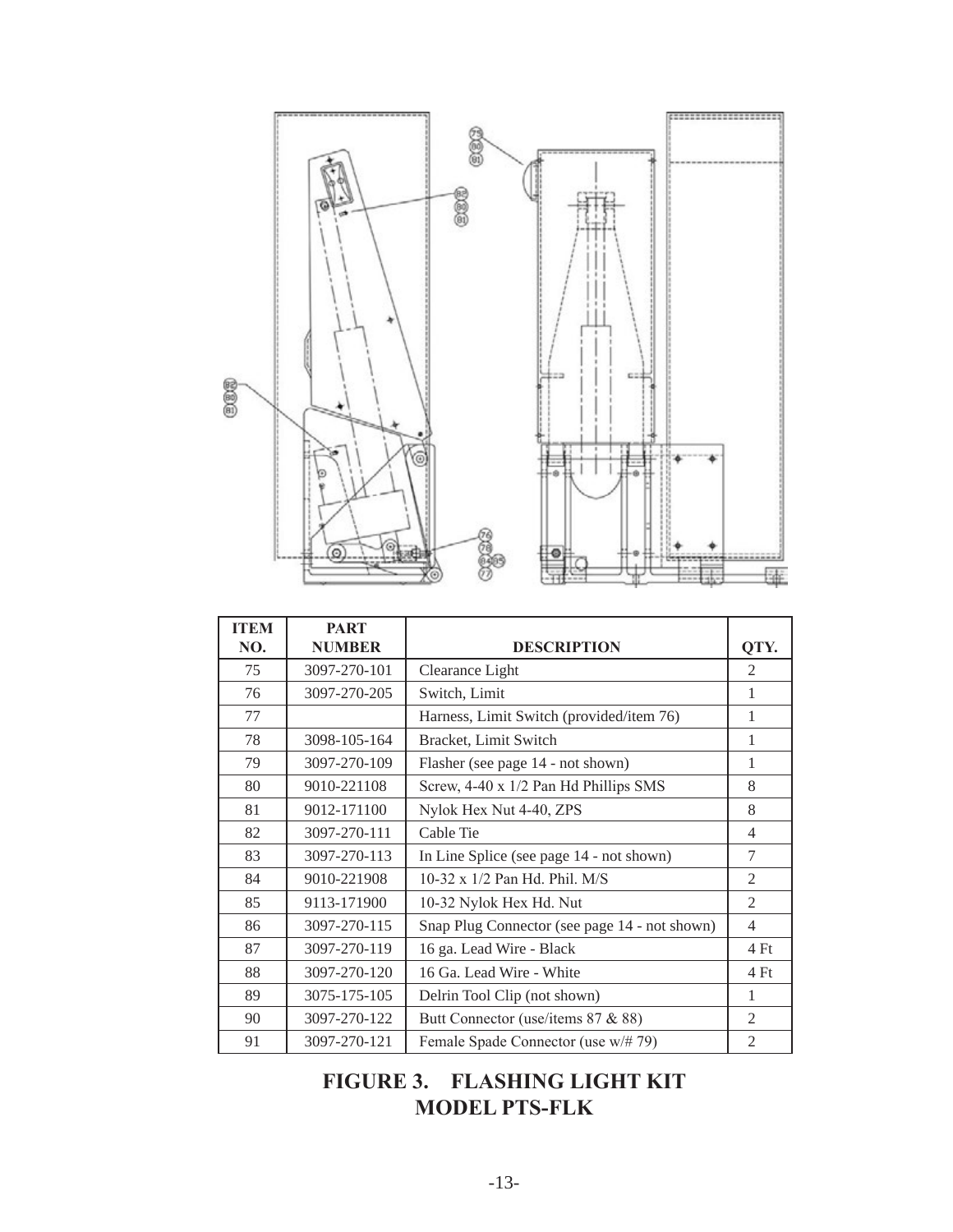# **Wiring System: (See page 20 for Wiring Diagram)**

1. One white wire 4' long (88) and one black wire 4' long (87) are provided for each light (75).

2. Snap plug connections (86) will be attached to each wire, ready to plug into lights prior to mounting, or wires may be soldered to the light.

3. In-line splices (83) are provided. Seventh splice to be connected to third wire in the limit switch harness  $(77)$ . This wire may be used for indicator light in the cab.

4. Flasher (79) should be mounted in a weather-proof location and mounted in the clip (89) provided.



 $\mathbf{2}$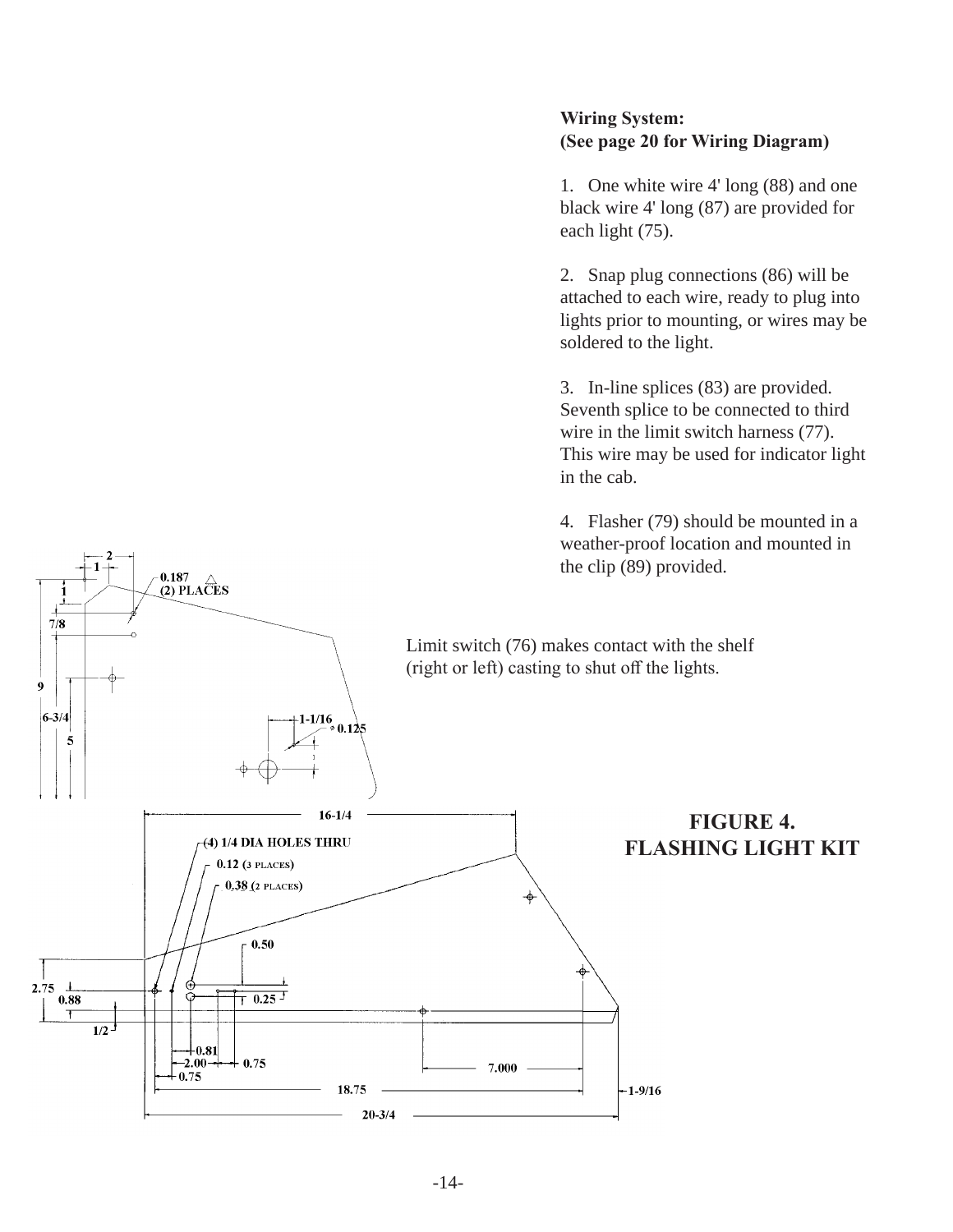

**9-3/4" H x 7-1/2" W x 3" D.**

# **FIGURE 6. ELLIPTICAL TANK ADAPTER**

**FIGURE 5. ALIGNMENT OF CASTING SETS**

|              |                                                   | WT.               |
|--------------|---------------------------------------------------|-------------------|
| <b>MODEL</b> | <b>DESCRIPTION</b>                                | IN LBS.           |
|              | <b>PTS-HA-ETA</b>   Complete Adapter Set/Hardware | $29.0/\text{set}$ |
| 3098-115-105 | Support Casting - Each                            | $4.4$ /ea.        |
|              | 3098-415-110   Mounting Plate - Each              | $10.1$ /ea.       |

**Note: If tank cover is to be used, order Hinge Extension (3098-115-113) in addition to Center Hinge Kit required. Shim the center hinge to the base casting (1) (2) if necessary.**





MOUNTING PLATE SHOULD BE TIED INTO MAIN SUPER STRUCTURE IF POSSIBLE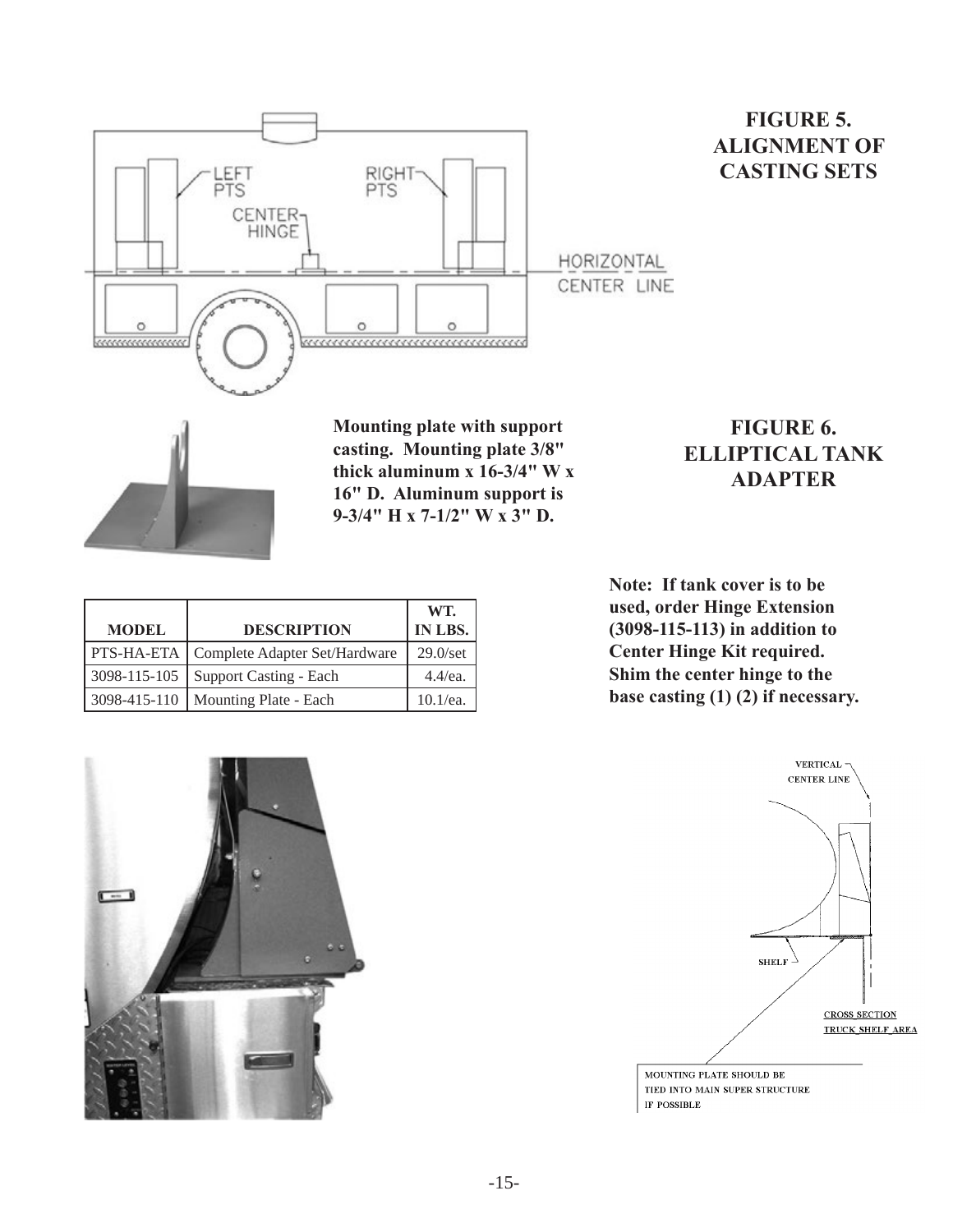

# **FIGURE 7. TRUCK END VIEW FULL EXTENDED DOWN POSITION**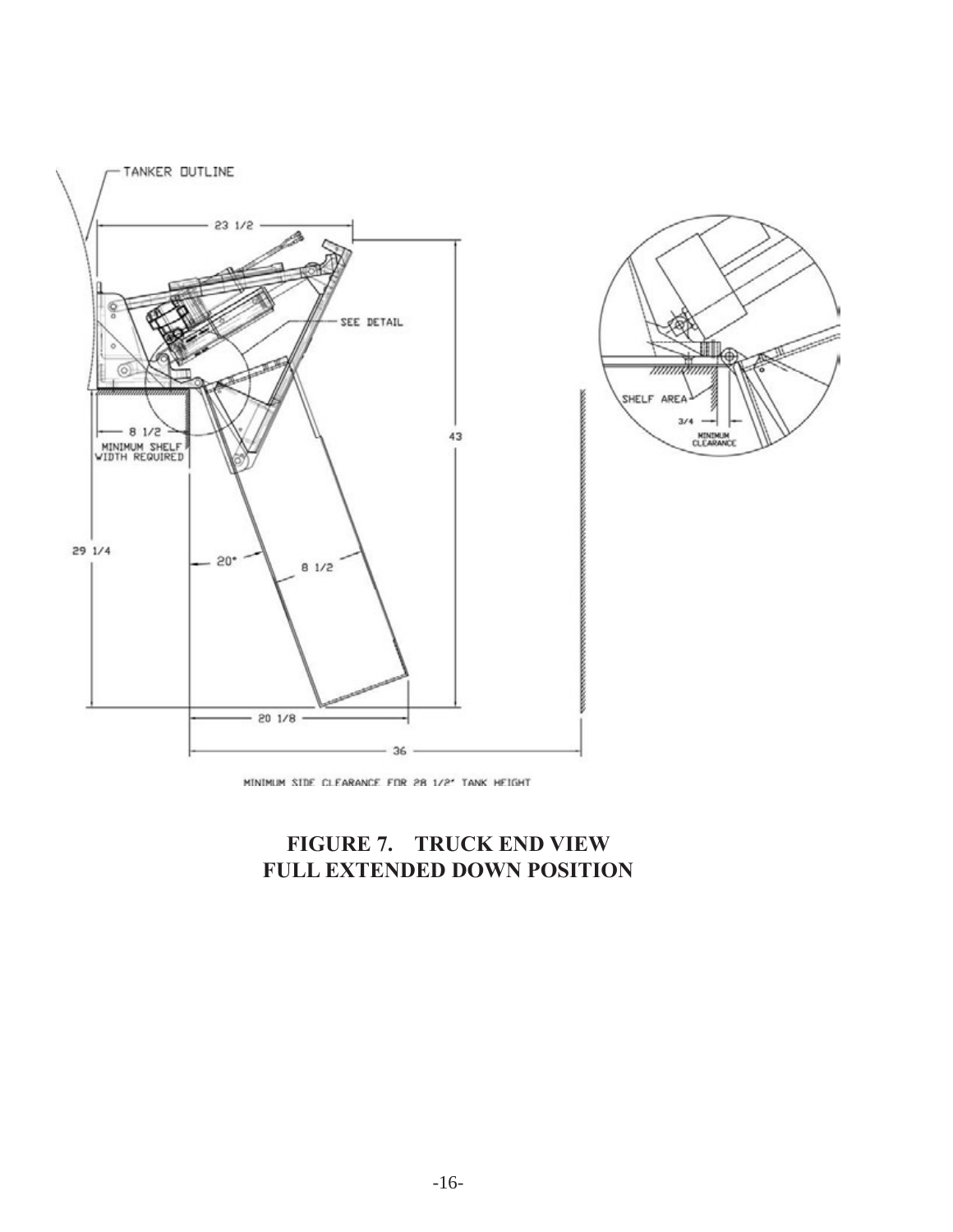

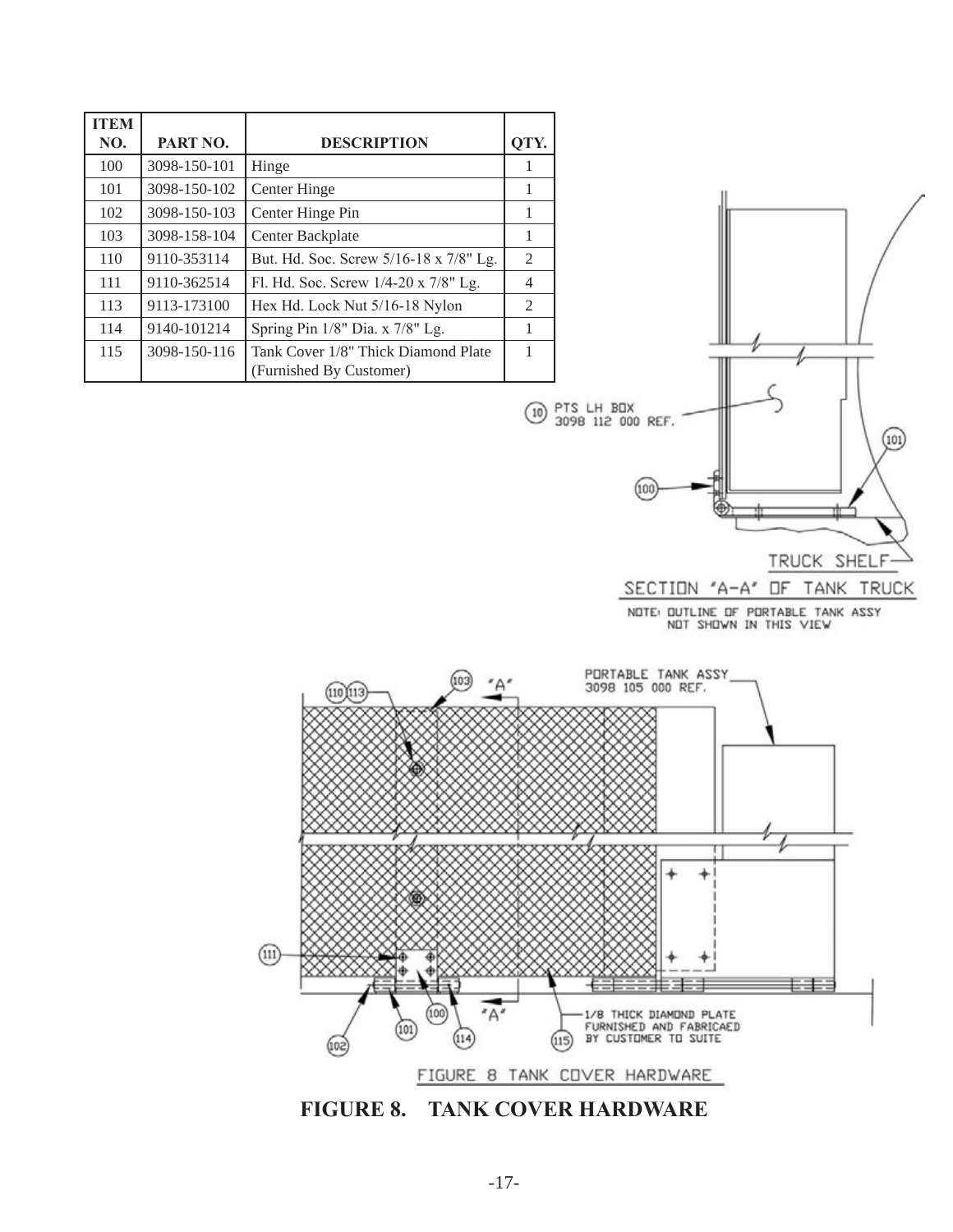



-18-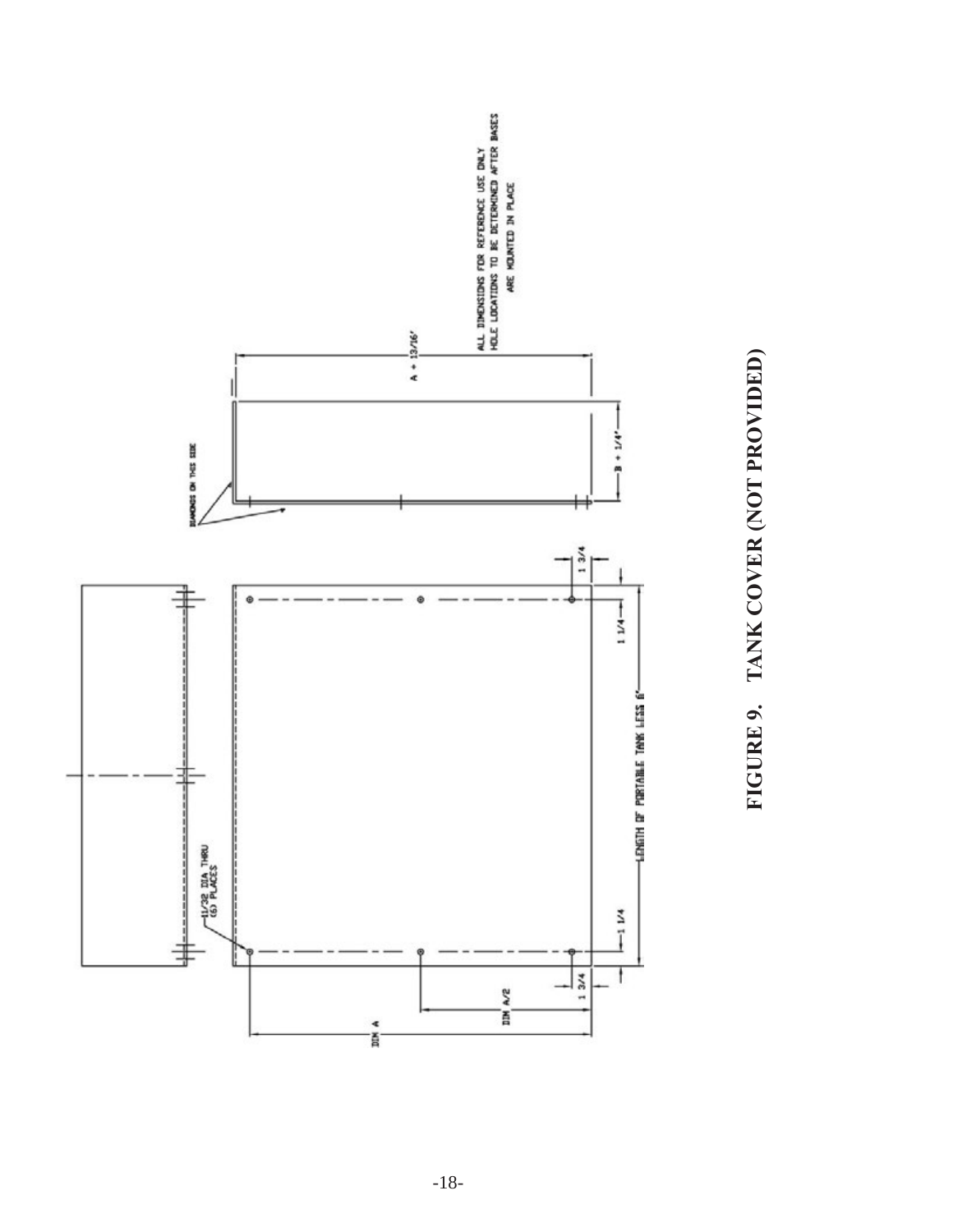

# QUANTITIES PER ASSEMBLY

| <b>ITEM</b> |              |                                   |      |
|-------------|--------------|-----------------------------------|------|
| NO.         | PART NO.     | <b>DESCRIPTION</b>                | QTY. |
| 116         | 3098-110-109 | PTS Box Right Top                 |      |
| 117         | 3098-110-108 | PTS Box Right Bottom              |      |
| 118         | 3098-112-111 | PTS Box Left Top                  |      |
| 119         | 3098-112-110 | PTS Box Left Bottom               |      |
| 120         | 3098-110-113 | <b>PTS</b> Bracket                |      |
| 121         | 9110-503110  | Btn Hd, Socket 5/16-18 x 3/4" SS. | 6    |
| 122         | 9113-103100  | 5/16-18 Low Pro. Nylock Nut SS.   |      |

NOTE #117 & #119 REQUIRE 11/32" HOLE DRILLED TO SET REQUIRED SIZE

**FIGURE 10. TANK BOXES**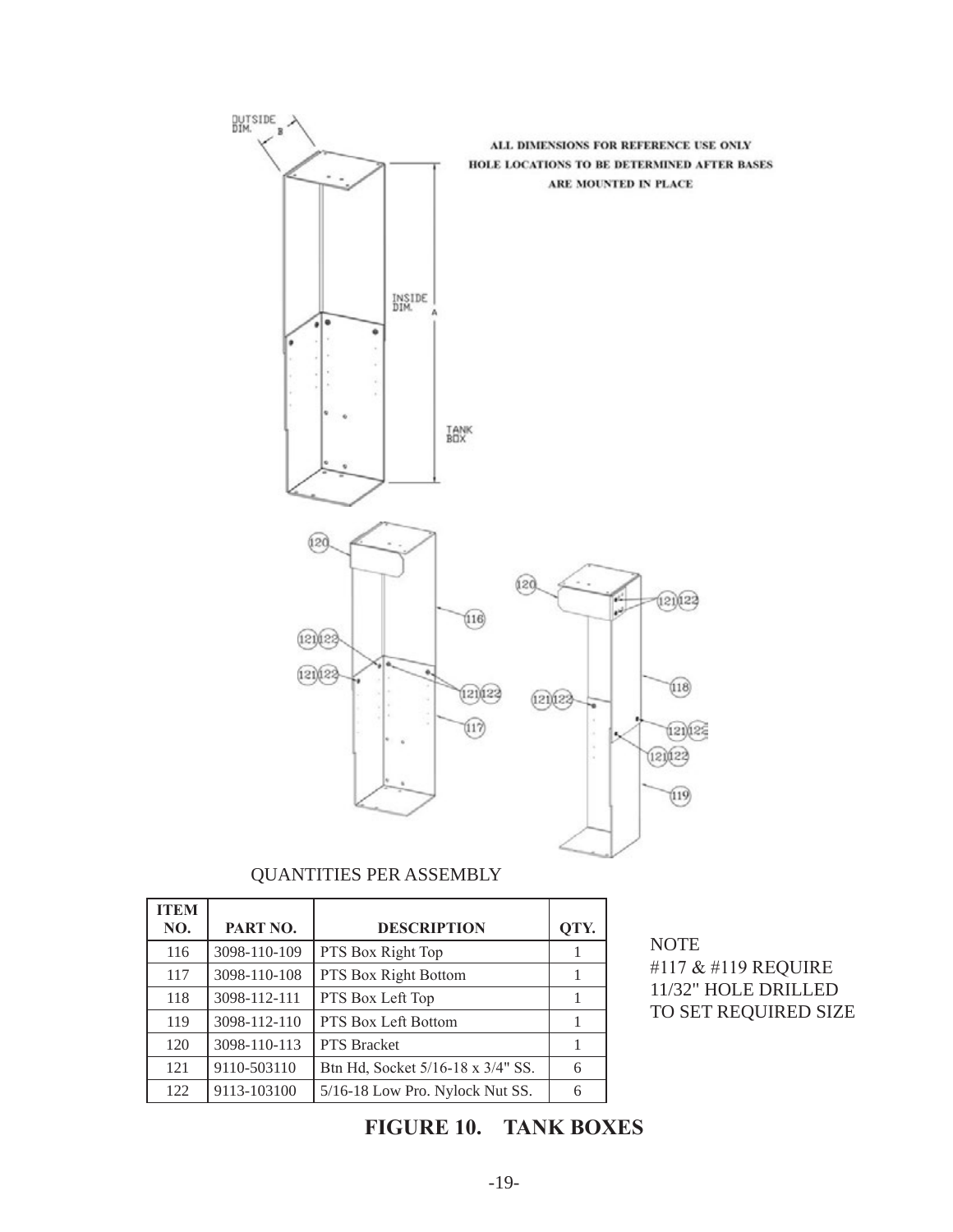

**FIGURE 11. WIRING SYSTEM**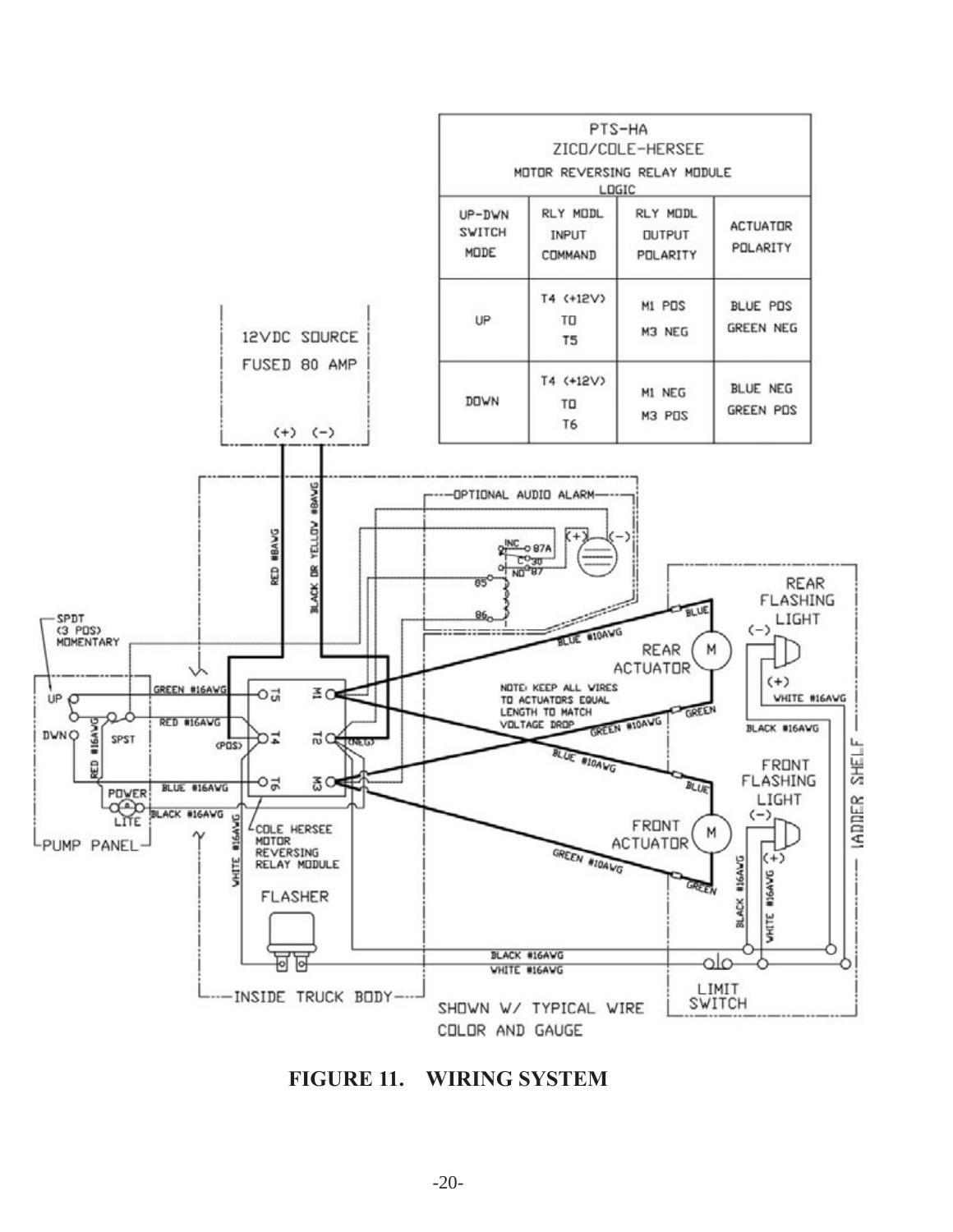

**FIGURE 12. Stack Height and Max. Weight Limits**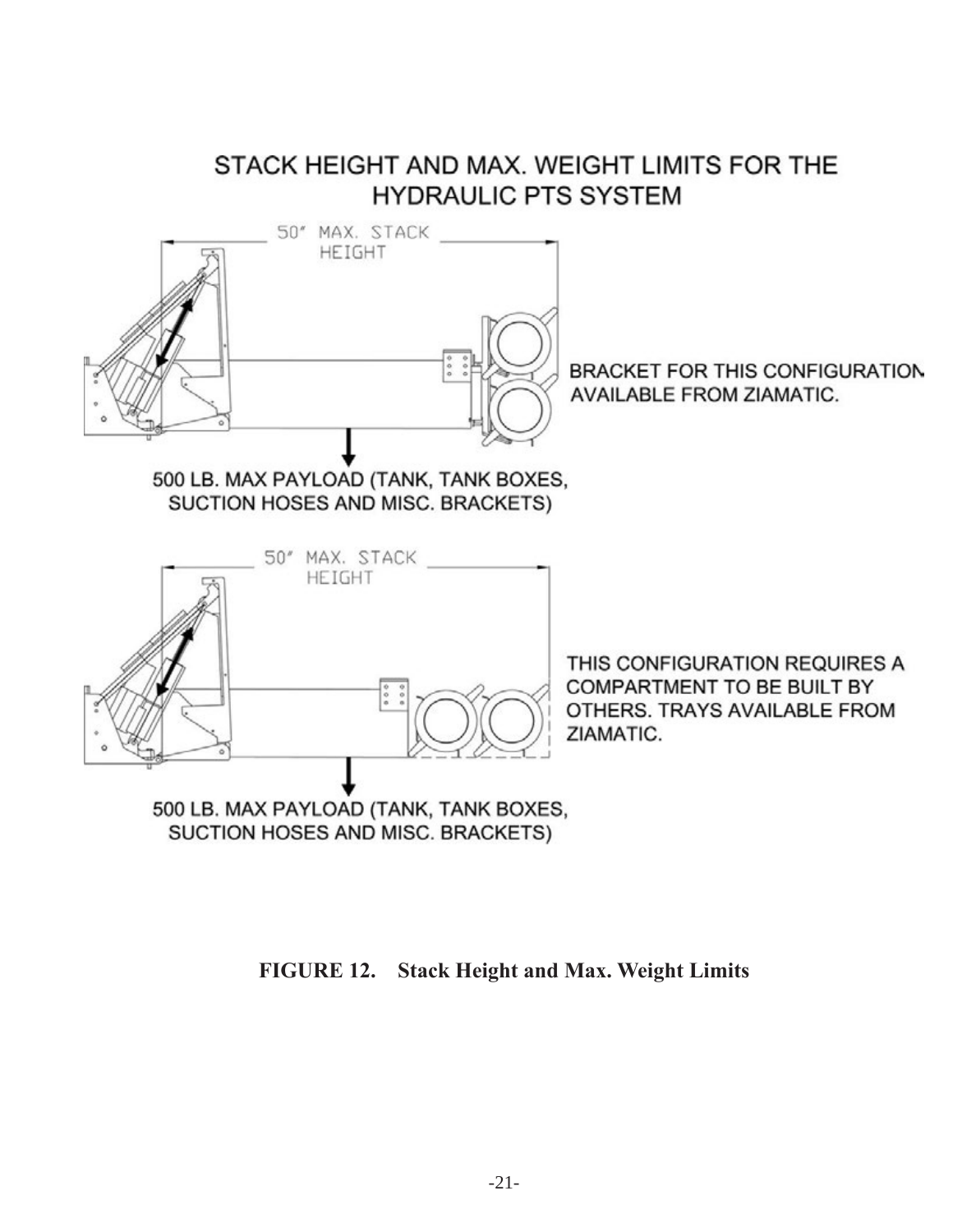

**FIGURE 13. LEFT SIDE ASSEMBLY**

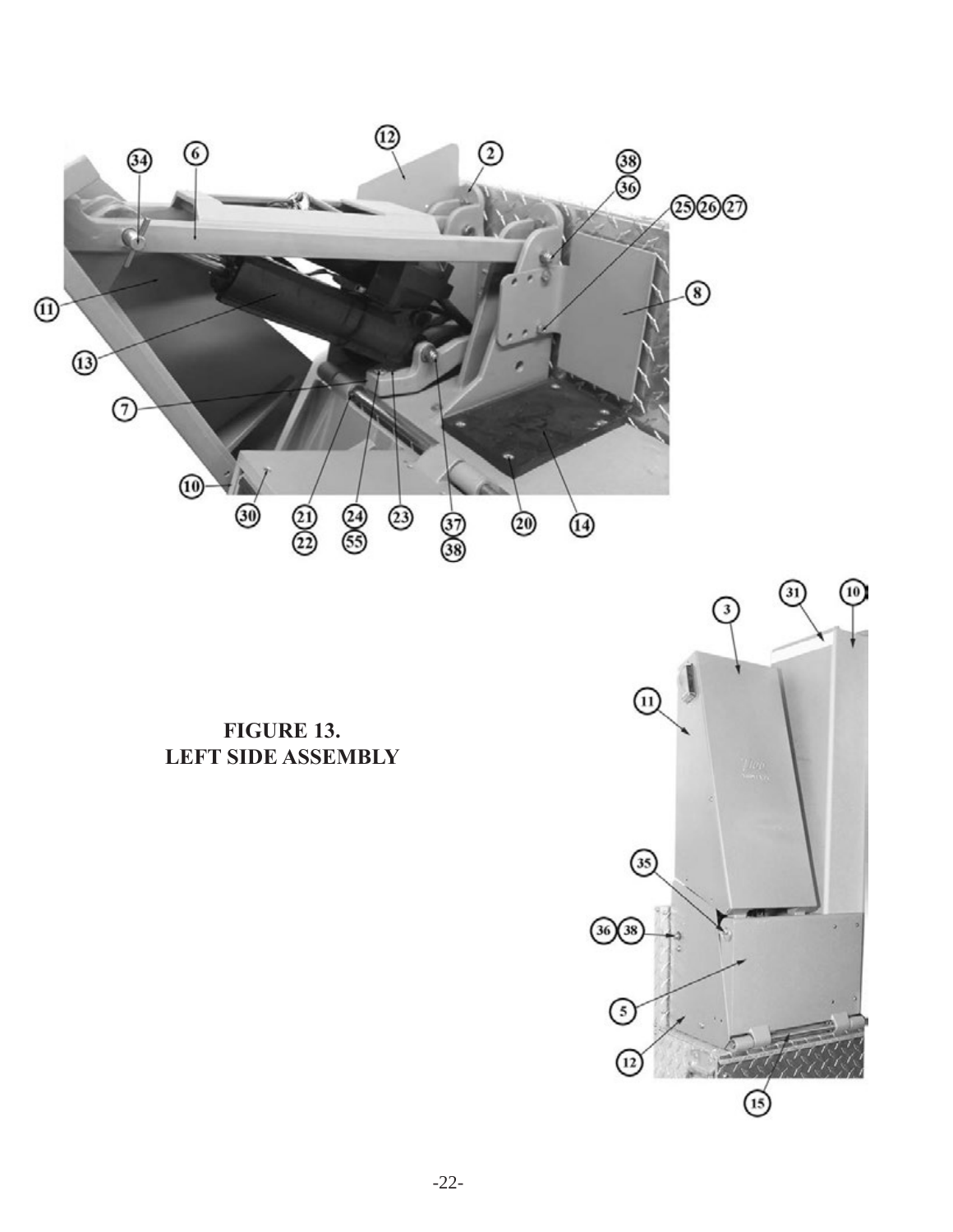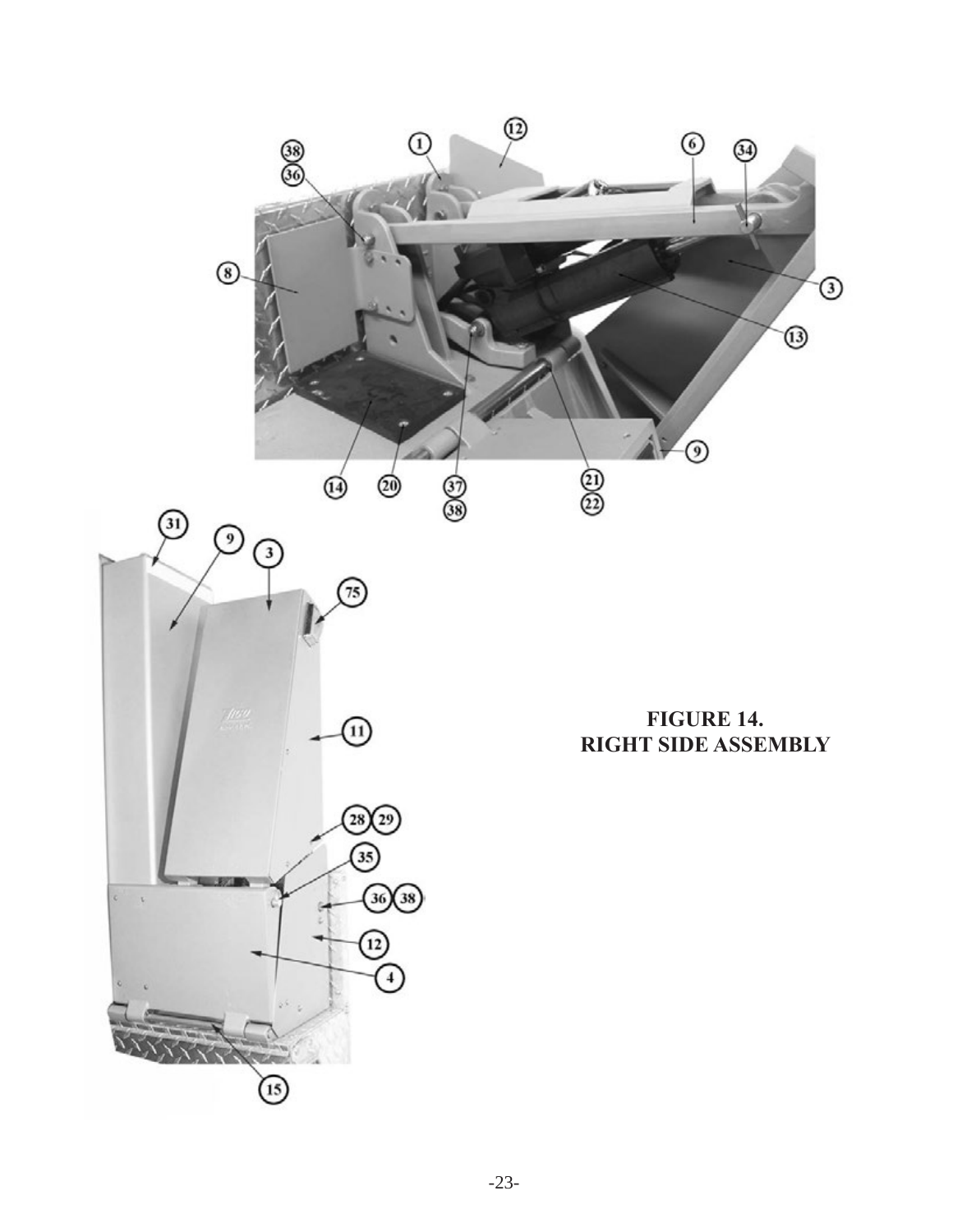

**FIGURE 15. LIGHT KIT COMPONENTS**

# **FIGURE 16. CENTER HINGE**

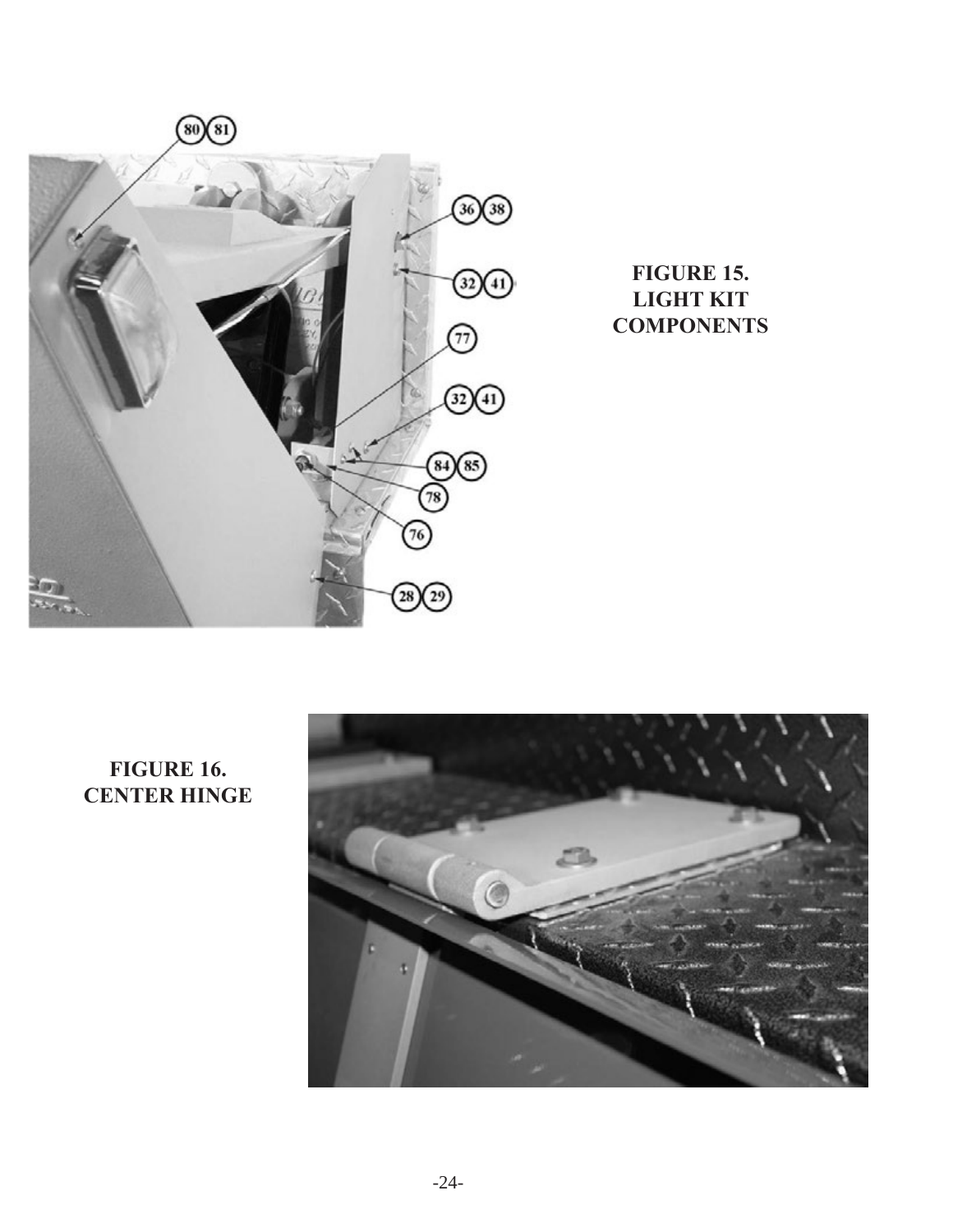

**FIGURE 17. TANK BOX COMPONENTS**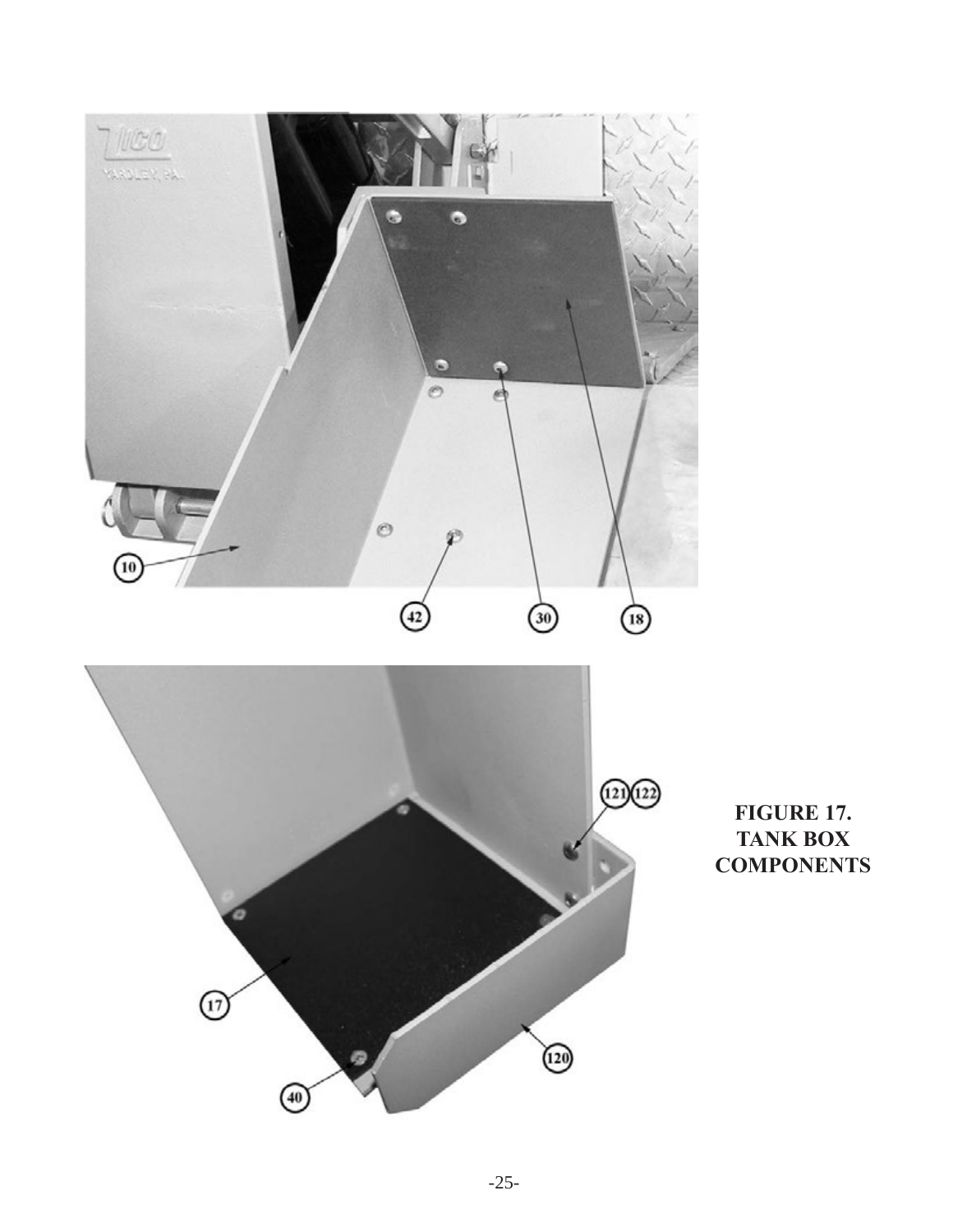(This page intentionally left blank.)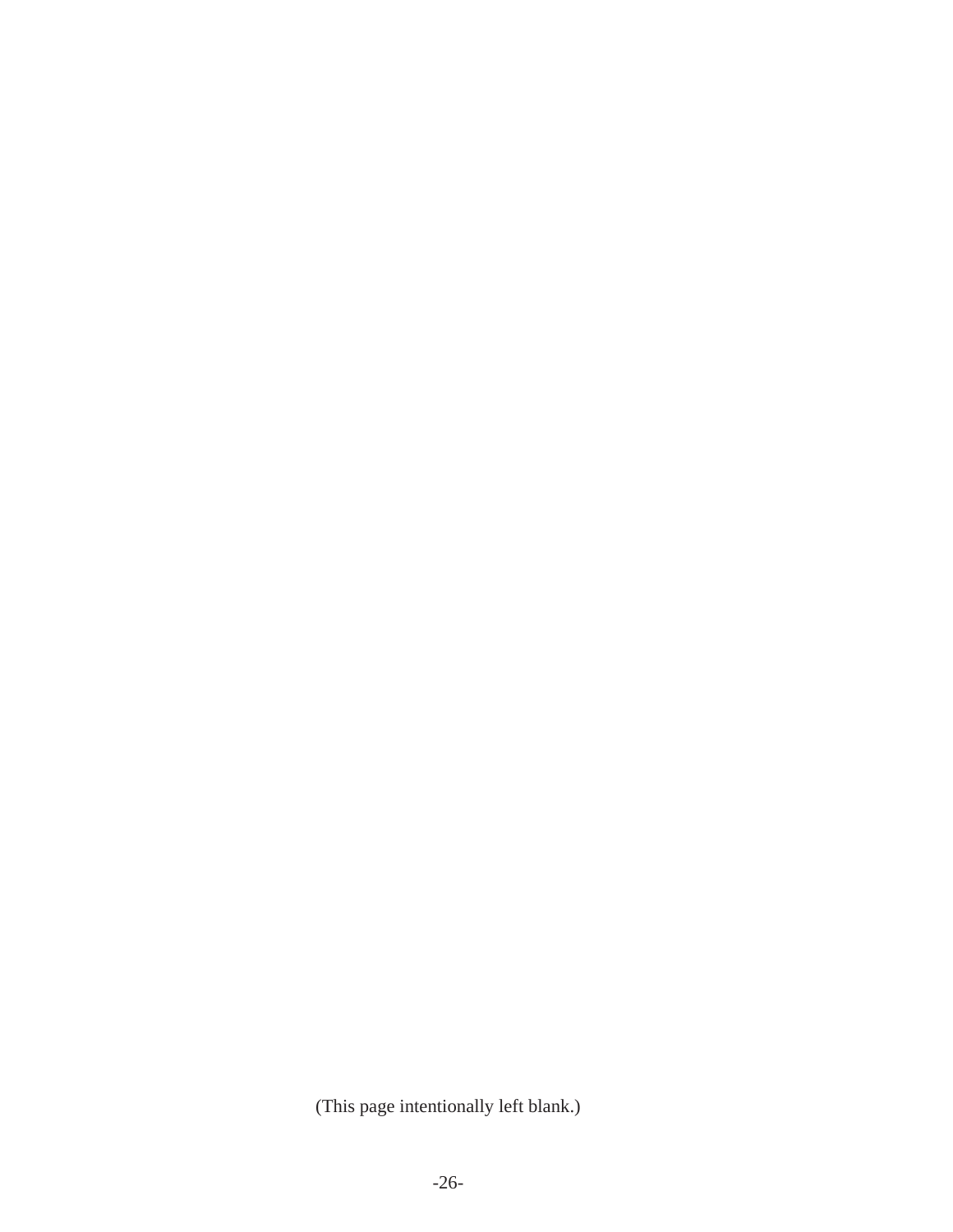# **WARRANTY REGISTRATION Please Mail or Fax a Copy to ZICO to Register Your Unit**

|                                                                                                                   | FIRE DEPARTMENT NAME: CONTACT PERSON:    |                    |  |
|-------------------------------------------------------------------------------------------------------------------|------------------------------------------|--------------------|--|
| PHONE NO.                                                                                                         |                                          |                    |  |
|                                                                                                                   |                                          |                    |  |
|                                                                                                                   |                                          |                    |  |
|                                                                                                                   |                                          |                    |  |
| INSTALLED ON: (VEHICLE MFG.) DELIVERED: (DATE)                                                                    |                                          |                    |  |
| WAS UNIT INSTALLED ON:<br>NEW VEHICLE                                                                             |                                          |                    |  |
|                                                                                                                   | <b>RETROFITTED ONTO EXISTING VEHICLE</b> |                    |  |
|                                                                                                                   |                                          |                    |  |
|                                                                                                                   |                                          |                    |  |
| <b>MANUFACTURER OF PORTABLE TANK:</b>                                                                             | <b>SIZE OF TANK:</b>                     |                    |  |
| FOL-DA-TANK                                                                                                       |                                          | GALLONS (U.S.)     |  |
| FIRL                                                                                                              |                                          | LENGTH (COLLAPSED) |  |
| BURCH                                                                                                             |                                          | WIDTH (COLLAPSED)  |  |
|                                                                                                                   |                                          |                    |  |
| WHERE DID YOU HEAR ABOUT OUR PRODUCT?                                                                             |                                          |                    |  |
|                                                                                                                   |                                          |                    |  |
|                                                                                                                   |                                          |                    |  |
| VEHICLE MFG. (SPECIFY)                                                                                            |                                          |                    |  |
| ANOTHER DEPARTMENT (SPECIFY)<br><u>Example 2001</u><br>$\frac{1}{\sqrt{1-\frac{1}{2}}\left(1-\frac{1}{2}\right)}$ |                                          |                    |  |
|                                                                                                                   |                                          |                    |  |